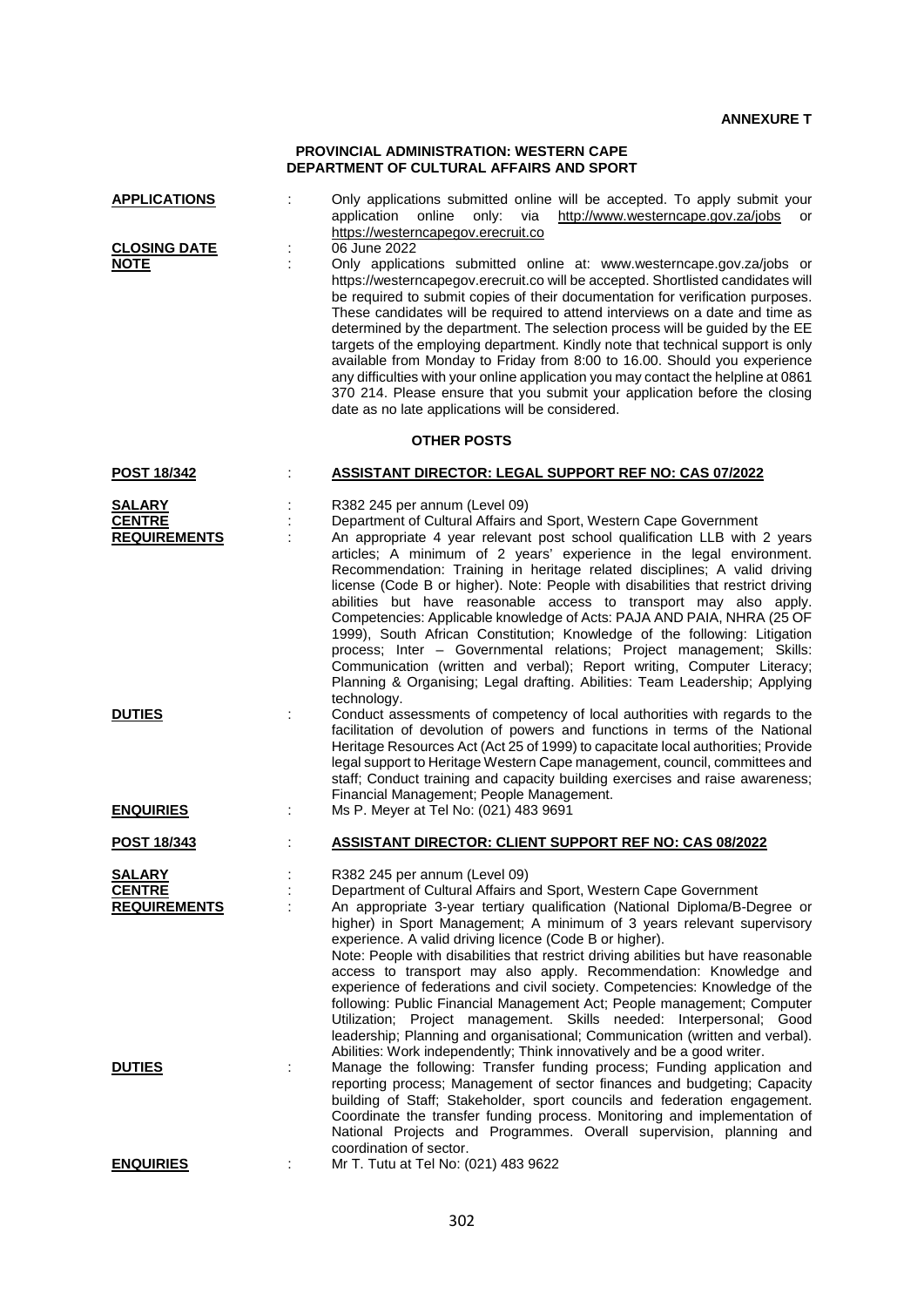## **DEAPARTMENT OF ENVIRONMENTAL AFFAIRS AND DEVELOPMENT PLANNING**

| <b>APPLICATIONS</b><br><b>CLOSING DATE</b> | Only applications submitted online will be accepted. To apply submit your<br>application<br>online<br>only:<br>via<br>http://www.westerncape.gov.za/jobs<br>or<br>https://westerncapegov.erecruit.co<br>13 June 2022                                                                                                                                                                                                                                                                                                                                                                                                                                                                                                                                                                                                                                                                                                                                                                                                                                                                                                                                                                                                                                                                                                                                                                                                                                                                                                                                                                                                                                                                                                                                                                                                                                                                                                                                                                                                                                                                                                                                                                                                                                               |
|--------------------------------------------|--------------------------------------------------------------------------------------------------------------------------------------------------------------------------------------------------------------------------------------------------------------------------------------------------------------------------------------------------------------------------------------------------------------------------------------------------------------------------------------------------------------------------------------------------------------------------------------------------------------------------------------------------------------------------------------------------------------------------------------------------------------------------------------------------------------------------------------------------------------------------------------------------------------------------------------------------------------------------------------------------------------------------------------------------------------------------------------------------------------------------------------------------------------------------------------------------------------------------------------------------------------------------------------------------------------------------------------------------------------------------------------------------------------------------------------------------------------------------------------------------------------------------------------------------------------------------------------------------------------------------------------------------------------------------------------------------------------------------------------------------------------------------------------------------------------------------------------------------------------------------------------------------------------------------------------------------------------------------------------------------------------------------------------------------------------------------------------------------------------------------------------------------------------------------------------------------------------------------------------------------------------------|
| <u>NOTE</u>                                | Only applications submitted online will be accepted. All shortlisted candidates<br>must make themselves available to be interviewed at a date, time and place as<br>decided by the selection panel. Please ensure that you submit your application<br>on or before the closing date as no late applications will be considered. The<br>selection process will be guided by the EE targets of the employing<br>department. Kindly note that technical support is only available from Monday<br>to Friday from 8:00 to 16.00. Should you experience any difficulties with your<br>online application you may contact the helpline at 0861 370 214. All shortlisted<br>candidates will be subjected to a technical exercise that intends to test relevant<br>technical elements of the job, the logistics of which will be communicated by<br>the Department. Following the interview and technical exercise, the selection<br>panel will recommend candidates to attend a generic managerial competency<br>assessment (in compliance with the DPSA directive on the implementation of<br>competency-based assessments). The competency assessment will be testing<br>generic managerial competencies using the mandated DPSA SMS<br>Competency Assessment tools. The nominated candidate will be required to<br>complete the Senior Management Pre-Entry Programme before they may be<br>appointed into this post. The purpose of the Senior Management Pre-Entry<br>Programme, which is a public service specific training programme applicable<br>to all applicants who aspire to join the SMS, is to ensure that potential SMS<br>members have a background on processes and procedures linked to the SMS.<br>The duration of the online Pre-Entry Programme is 120 notional hours (15<br>days).<br>Full<br>details<br>sourced<br>following<br>link:<br>may<br>be<br>by<br>the<br>https://www.thensg.gov.za/training-course/sms-preentryprogramme/<br>Furthermore, thanks to the huge public interest we receive many applications<br>for our positions, and as such will not be able to respond personally to all<br>applications. Therefore, should you not hear from us within 10 weeks from<br>close of advert please consider your application unsuccessful. |
|                                            | <b>MANAGEMENT ECHELON</b>                                                                                                                                                                                                                                                                                                                                                                                                                                                                                                                                                                                                                                                                                                                                                                                                                                                                                                                                                                                                                                                                                                                                                                                                                                                                                                                                                                                                                                                                                                                                                                                                                                                                                                                                                                                                                                                                                                                                                                                                                                                                                                                                                                                                                                          |
| POST 18/344                                | CHIEF DIRECTOR: DEVELOPMENT PLANNING REF NO: EADP 10/2022                                                                                                                                                                                                                                                                                                                                                                                                                                                                                                                                                                                                                                                                                                                                                                                                                                                                                                                                                                                                                                                                                                                                                                                                                                                                                                                                                                                                                                                                                                                                                                                                                                                                                                                                                                                                                                                                                                                                                                                                                                                                                                                                                                                                          |
| <u>SALARY</u>                              | R1 269 951 per annum (Level 14), (all-inclusive package to be structured in<br>accordance with the rules for SMS)                                                                                                                                                                                                                                                                                                                                                                                                                                                                                                                                                                                                                                                                                                                                                                                                                                                                                                                                                                                                                                                                                                                                                                                                                                                                                                                                                                                                                                                                                                                                                                                                                                                                                                                                                                                                                                                                                                                                                                                                                                                                                                                                                  |
| <b>CENTRE</b>                              | Department of Environmental Affairs and Development Planning, Western<br>Cape Government                                                                                                                                                                                                                                                                                                                                                                                                                                                                                                                                                                                                                                                                                                                                                                                                                                                                                                                                                                                                                                                                                                                                                                                                                                                                                                                                                                                                                                                                                                                                                                                                                                                                                                                                                                                                                                                                                                                                                                                                                                                                                                                                                                           |
| <b>REQUIREMENTS</b>                        | Honours degree or 4-year Bachelor's degree (NQF level 8) as recognised by<br>SAQA. Professional Registration required, either with the South African<br>Council for Planners (SACPLAN) or Environmental Assessment Practitioners<br>Association of South Africa (EAPASA). 5 Years' experience at a senior<br>managerial level. A valid driver's license. Successful completion of the<br>Certificate for entry into the SMS. Note: A requirement for appointment is the<br>successful completion of the Senior Management Pre-entry Programme for<br>entry in the Senior Management Service (SMS). This is a Public Service<br>specific training programme which is applicable for appointments at SMS level.<br>Recommendation: A qualification in the Physical, Natural or Environmental<br>Sciences, or City/Town and Regional Planning, Spatial Planning or<br>Development Planning fields would be preferable. Competencies: Knowledge<br>of the following: Current national and provincial environmental management<br>governance frameworks (statutory and strategic); National and provincial land<br>use management and spatial planning governance frameworks (statutory and<br>strategic); Latest international, national, provincial and local trends and<br>developments in respect of environmental legislation, policies and strategies;<br>Latest international, national, provincial and local trends and developments in<br>respect of land use management legislation, policies and strategies; Theory<br>and practice of environmental impact management; Theory and practice of<br>land use management and spatial planning. Proven knowledge and<br>understanding of modern systems of governance and administration; Strong                                                                                                                                                                                                                                                                                                                                                                                                                                                                                                                 |

conceptual, interpretive and formulation skills; Strong leadership, team building and interpersonal skills; Exceptional planning, organizing and people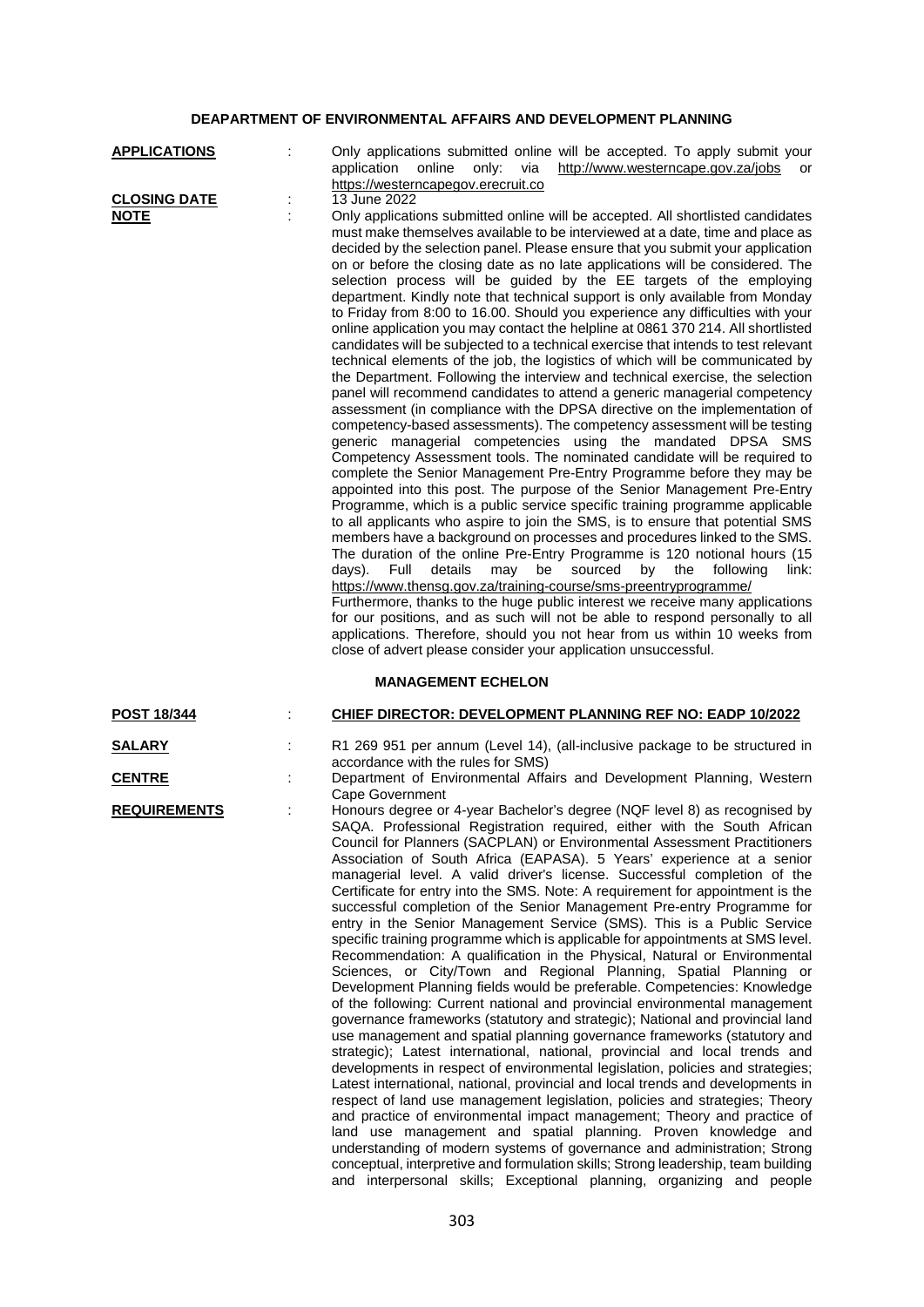| <b>DUTIES</b>                        |   | management skills; The ability to multi-task, deal with ambiguity and manage<br>change in an ever-changing<br>environment and under pressurized<br>circumstances.<br>Strategic management, guidance and advice in respect of the provisioning of<br>development planning services. This includes the following functions: Ensure<br>the provision of development facilitation services to provincial and municipal<br>stakeholders; Guide and direct the provision of municipal IDP and LGMTEC<br>support; Ensure the coordination of special programmes and projects; Direct<br>the management of sub-regional integrated environmental management<br>regulatory services; Ensure the provision of specialist integrated land<br>management advice on a sub-regional basis; Ensure the provision of land use<br>regulatory support services. Guide and direct the promotion and provision of<br>sustainable spatial planning on a regionalised and sub-regional basis. Guide<br>and direct the provision of development planning intelligence management<br>services; Guide and direct the provision of development planning research<br>services; Manage and engage all spheres of government in integrated<br>development planning and support services through programmes and projects.<br>Optimise communication and stakeholder relationships with development<br>planning stakeholders and partners. Evaluate the performance of the                                                                                                                                                                                                                                                                                                                                                                                                                                                                                                                                                                        |
|--------------------------------------|---|--------------------------------------------------------------------------------------------------------------------------------------------------------------------------------------------------------------------------------------------------------------------------------------------------------------------------------------------------------------------------------------------------------------------------------------------------------------------------------------------------------------------------------------------------------------------------------------------------------------------------------------------------------------------------------------------------------------------------------------------------------------------------------------------------------------------------------------------------------------------------------------------------------------------------------------------------------------------------------------------------------------------------------------------------------------------------------------------------------------------------------------------------------------------------------------------------------------------------------------------------------------------------------------------------------------------------------------------------------------------------------------------------------------------------------------------------------------------------------------------------------------------------------------------------------------------------------------------------------------------------------------------------------------------------------------------------------------------------------------------------------------------------------------------------------------------------------------------------------------------------------------------------------------------------------------------------------------------------------------------------------------------|
|                                      |   | department on a continuous basis against pre-determined key measurable<br>objectives and standards. Ensure that sound people and financial                                                                                                                                                                                                                                                                                                                                                                                                                                                                                                                                                                                                                                                                                                                                                                                                                                                                                                                                                                                                                                                                                                                                                                                                                                                                                                                                                                                                                                                                                                                                                                                                                                                                                                                                                                                                                                                                         |
| <b>ENQUIRIES</b>                     |   | management practices are adhered to in the department.<br>Mr G Gerber Tel No: (+27 21 483 8315) (Cell: +27 83 226 9127)                                                                                                                                                                                                                                                                                                                                                                                                                                                                                                                                                                                                                                                                                                                                                                                                                                                                                                                                                                                                                                                                                                                                                                                                                                                                                                                                                                                                                                                                                                                                                                                                                                                                                                                                                                                                                                                                                            |
|                                      |   | <b>DEPARTMENT OF HEALTH</b><br>In line with the Employment Equity Plan of the Department of Health it is our intention with this<br>advertisement to achieve equity in the workplace by promoting equal opportunities and fair treatment in<br>employment through the elimination of unfair discrimination.                                                                                                                                                                                                                                                                                                                                                                                                                                                                                                                                                                                                                                                                                                                                                                                                                                                                                                                                                                                                                                                                                                                                                                                                                                                                                                                                                                                                                                                                                                                                                                                                                                                                                                        |
| <b>NOTE</b>                          |   | It will be expected of candidates to be available for selection interviews on a<br>date, time and place as determined by the Department. Kindly note that excess<br>personnel will receive preference.                                                                                                                                                                                                                                                                                                                                                                                                                                                                                                                                                                                                                                                                                                                                                                                                                                                                                                                                                                                                                                                                                                                                                                                                                                                                                                                                                                                                                                                                                                                                                                                                                                                                                                                                                                                                             |
|                                      |   | <b>OTHER POSTS</b>                                                                                                                                                                                                                                                                                                                                                                                                                                                                                                                                                                                                                                                                                                                                                                                                                                                                                                                                                                                                                                                                                                                                                                                                                                                                                                                                                                                                                                                                                                                                                                                                                                                                                                                                                                                                                                                                                                                                                                                                 |
| <b>POST 18/345</b>                   | ÷ | PHARMACIST GRADE 1 TO 3 (POISONS INFORMATION CENTRE)                                                                                                                                                                                                                                                                                                                                                                                                                                                                                                                                                                                                                                                                                                                                                                                                                                                                                                                                                                                                                                                                                                                                                                                                                                                                                                                                                                                                                                                                                                                                                                                                                                                                                                                                                                                                                                                                                                                                                               |
| <b>SALARY</b>                        |   | Grade 1: R703 773 per annum<br>Grade 2: R762 291 per annum<br>Grade 3: R833 523 per annum<br>(A portion of the package can structure according to the individual's personal<br>needs) (With 32 Hours Overtime per Month)                                                                                                                                                                                                                                                                                                                                                                                                                                                                                                                                                                                                                                                                                                                                                                                                                                                                                                                                                                                                                                                                                                                                                                                                                                                                                                                                                                                                                                                                                                                                                                                                                                                                                                                                                                                           |
| <b>CENTRE</b><br><b>REQUIREMENTS</b> |   | Red Cross War Memorial Children's Hospital<br>Minimum educational qualification: Basic qualification accredited with the<br>South African Pharmacy Council (SAPC) that allows registration with the SAPC<br>as a Pharmacist. Registration with a professional council: Registration with the<br>SAPC as a Pharmacist. Experience: Grade 1: None after registration as a<br>Pharmacist with the SAPC in respect of SA-qualified employees. 1-year<br>relevant experience after registration as a Pharmacist with a recognised foreign<br>Health Professional Council in respect of foreign-qualified employees, of whom<br>it is not required to perform Community Service, as required in South Africa.<br>Grade 2: A minimum of 5 years relevant experience after registration as a<br>Pharmacist with the SAPC in respect of SA-qualified employees, or 6 years<br>relevant experience after registration as Pharmacist with a recognised foreign<br>Health Professional Council in respect of foreign-qualified employees, of whom<br>it is not required to perform Community Service, as required in South Africa.<br>Grade 3: A minimum of 13 years relevant experience after registration as a<br>Pharmacist with the SAPC in respect of SA-qualified employees, or 14 years<br>relevant experience after registration as a pharmacist with a recognised foreign<br>Health Professional Council in respect of foreign-qualified employees, of whom<br>it is not required to perform Community Service, as required in South Africa.<br>Competencies (knowledge/skills): Knowledge of National and Provincial Health<br>Policies, Pharmacy Acts and Laws. Extensive knowledge of medicines<br>(including over-the-counter preparations), poisons and chemical nomenclature<br>of constituents of products commonly found in homes. Training will be given<br>but the incumbent will hold a key position and will have to demonstrate<br>considerable initiative in performing his/her duties. Ability to work |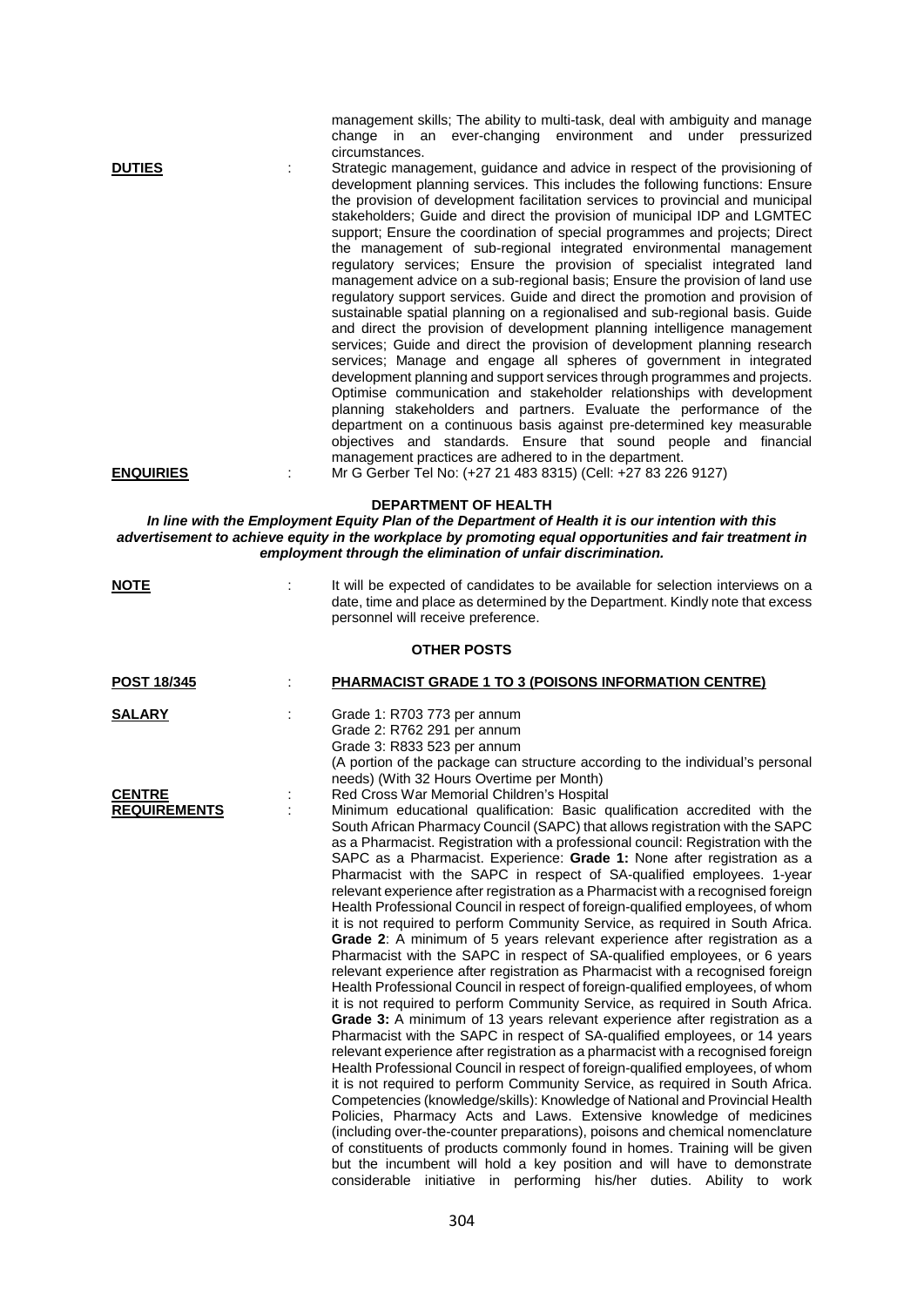|                                                |        | systematically and accurately. Good communication and interpersonal skills.<br>Ability to remain calm under pressure. Able to work independently as well as<br>in a team. Computer literacy.                                                                                                                                                                                                                                                                                                                                                                                                                                                                                                                                                                                                                                                                                                                                                                                                                                                                                                                                                                                                                                                                                                                                                                                                                                                                                                                                  |
|------------------------------------------------|--------|-------------------------------------------------------------------------------------------------------------------------------------------------------------------------------------------------------------------------------------------------------------------------------------------------------------------------------------------------------------------------------------------------------------------------------------------------------------------------------------------------------------------------------------------------------------------------------------------------------------------------------------------------------------------------------------------------------------------------------------------------------------------------------------------------------------------------------------------------------------------------------------------------------------------------------------------------------------------------------------------------------------------------------------------------------------------------------------------------------------------------------------------------------------------------------------------------------------------------------------------------------------------------------------------------------------------------------------------------------------------------------------------------------------------------------------------------------------------------------------------------------------------------------|
| <b>DUTIES</b>                                  |        | Identify, collect, and collate detailed information on potentially toxic substances<br>available in South Africa and systematically check new information against<br>existing information on a database. Enter data or edit existing data on the<br>AfriTox poisons information database accordingly. Establish and maintain<br>contact with manufacturers of products to ensure that the information on the<br>database remains up to date. Give telephonic advice on the identification and<br>treatment of poisoning on the Poisons Information Helpline to health care<br>workers and the general public, and record details of each call. This 24-hour<br>service is provided according to a roster during normal working hours and after-<br>hours (including nights, weekends and public holidays). Perform quality<br>assurance checks on the Poisons TeleLog database.                                                                                                                                                                                                                                                                                                                                                                                                                                                                                                                                                                                                                                               |
| <b>ENQUIRIES</b><br><b>APPLICATIONS</b>        |        | Dr CR Stephen Tel No: (021) 658-5308<br>Applicants apply online: www.westerncape.gov.za/health-jobs (click "online                                                                                                                                                                                                                                                                                                                                                                                                                                                                                                                                                                                                                                                                                                                                                                                                                                                                                                                                                                                                                                                                                                                                                                                                                                                                                                                                                                                                            |
| <u>NOTE</u>                                    |        | applications")<br>No payment of any kind is required when applying for this post. The successful<br>applicant would be required to work the equivalent of 32 hours normal overtime<br>per month, the payment of which is capped according to the minimum notch of<br>salary level 8. "Candidates who are not in possession of the stipulated<br>registration requirements, may also apply. Such candidates will only be<br>considered for appointment on condition that proof of application for<br>registration to register with the relevant council and proof of payment of the<br>prescribed registration fees to the relevant council are submitted with their job<br>application / on appointment. This concession is only applicable on health<br>professionals who apply for the first time for registration in a specific category<br>with the relevant council (including individuals who must apply for change in<br>registration status)"                                                                                                                                                                                                                                                                                                                                                                                                                                                                                                                                                                         |
| <b>CLOSING DATE</b>                            |        | 03 June 2022                                                                                                                                                                                                                                                                                                                                                                                                                                                                                                                                                                                                                                                                                                                                                                                                                                                                                                                                                                                                                                                                                                                                                                                                                                                                                                                                                                                                                                                                                                                  |
| POST 18/346                                    | t.     | <b>ASSISTANT MANAGER NURSING (AREA: NIGHTY DUTY) (X2 POSTS)</b>                                                                                                                                                                                                                                                                                                                                                                                                                                                                                                                                                                                                                                                                                                                                                                                                                                                                                                                                                                                                                                                                                                                                                                                                                                                                                                                                                                                                                                                               |
|                                                |        | <b>Chief Directorate: Metro Health Services</b>                                                                                                                                                                                                                                                                                                                                                                                                                                                                                                                                                                                                                                                                                                                                                                                                                                                                                                                                                                                                                                                                                                                                                                                                                                                                                                                                                                                                                                                                               |
| SALARY<br><b>CENTRE</b><br><b>REQUIREMENTS</b> | ÷<br>t | R571 424 per annum (PN-B3)<br><b>New Somerset Hospital</b><br>Minimum educational qualification: Basic R425 qualification (diploma/degree<br>in nursing) or equivalent qualification that allows registration with the South<br>African Nursing Council (SANC) as Professional Nurse. Registration with a<br>professional council: Registration with the SANC as Professional Nurse.<br>Experience: A minimum of 8 years appropriate/recognisable experience in<br>nursing after registration as Professional Nurse with the SANC in General<br>Nursing. At least 3 years of the period referred to above must be<br>appropriate/recognisable experience at management level. Inherent<br>requirement of the job: Willingness to work overtime should the need arise, day<br>or night. Competencies (knowledge/skills): Excellent conflict management<br>skills. Excellent writing and communication skills. Ability to work effectively and<br>amicably at management level with people of diverse backgrounds and beliefs.<br>Basic computer literacy. Knowledge of legislation relative to the Health Care<br>Service and policies of the Department of Health. Ability to manage own work,<br>and that of the units which report to the post, and to ensure appropriate<br>interventions to enhance the nursing service at the institution. Skilled nurse<br>clinician able to lead the nursing service within the scope of practice and<br>accepted nursing standards. Proficiency in at least two of the three official |
| <b>DUTIES</b>                                  | ÷      | languages of the Western Cape.<br>Co-ordinate, supervise and delegate the provision of effective and efficient<br>patient care through quality nursing care within set standards and legal<br>framework. Participate in analysis, formulation and implementation of nursing<br>guidelines, practices, standards and procedures. Manage and monitor the<br>cost-effective utilization of human, financial and physical resources.<br>Coordinate the provision of effective training and research. Provide effective<br>support to Nursing Services and maintain professional self-development.                                                                                                                                                                                                                                                                                                                                                                                                                                                                                                                                                                                                                                                                                                                                                                                                                                                                                                                                 |
| <b>ENQUIRIES</b><br><b>APPLICATIONS</b>        |        | Ms S Basardien Tel No: (021) 402-6485<br>Applicants apply online: www.westerncape.gov.za/health-jobs (click "online<br>applications")                                                                                                                                                                                                                                                                                                                                                                                                                                                                                                                                                                                                                                                                                                                                                                                                                                                                                                                                                                                                                                                                                                                                                                                                                                                                                                                                                                                         |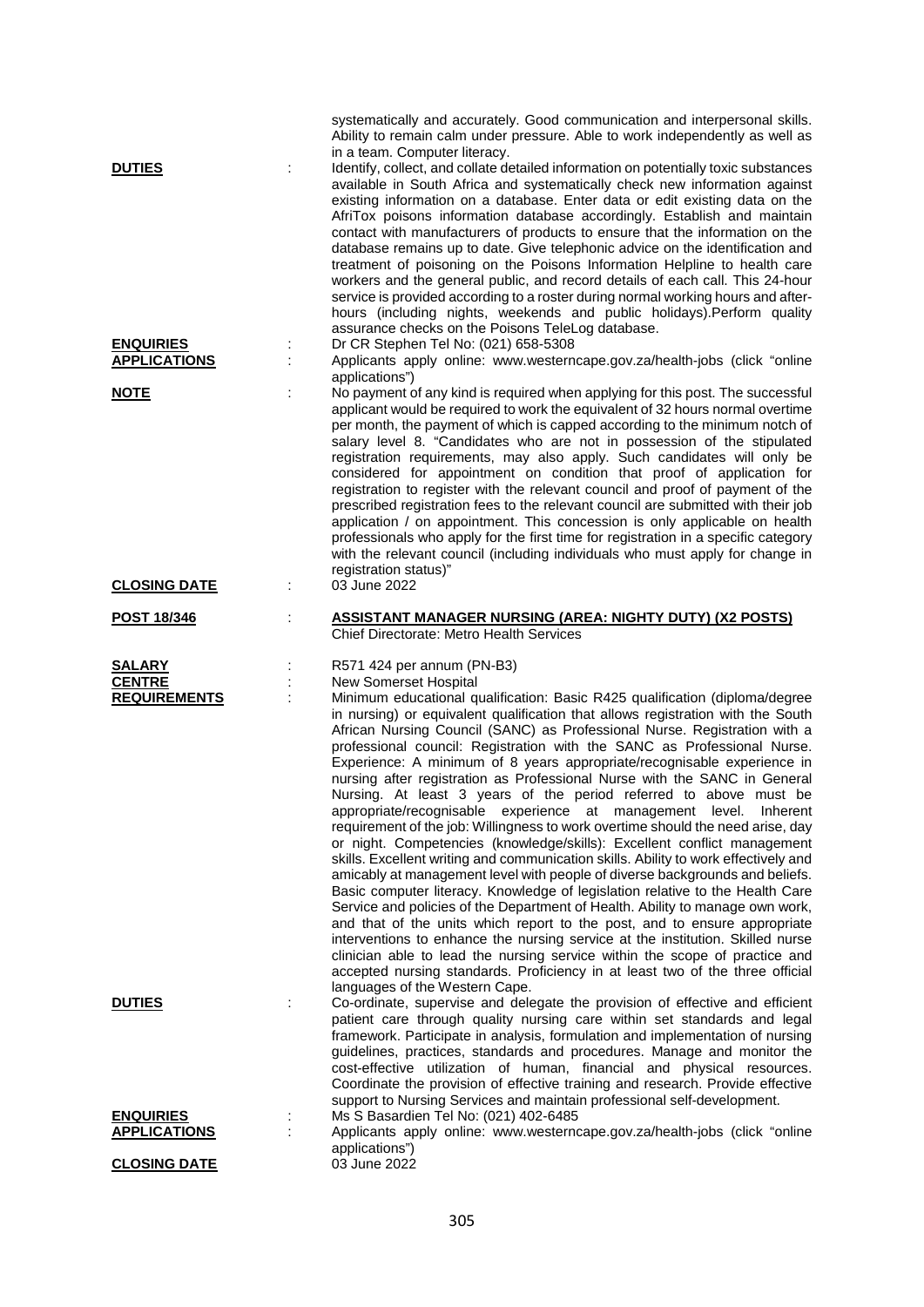| <b>POST 18/347</b>                                    |   | PROFESSIONAL NURSE GRADE 1 TO 2 (SPECIALTY: MENTAL HEALTH)<br><b>DISTRICT SIX CDC</b>                                                                                                                                                                                                                                                                                                                                                                                                                                                                                                                                                                                                                                                                                                                                                                                                                                                                                                                                                                                                                            |
|-------------------------------------------------------|---|------------------------------------------------------------------------------------------------------------------------------------------------------------------------------------------------------------------------------------------------------------------------------------------------------------------------------------------------------------------------------------------------------------------------------------------------------------------------------------------------------------------------------------------------------------------------------------------------------------------------------------------------------------------------------------------------------------------------------------------------------------------------------------------------------------------------------------------------------------------------------------------------------------------------------------------------------------------------------------------------------------------------------------------------------------------------------------------------------------------|
| <u>SALARY</u>                                         |   | Grade 1: R388 974 per annum (PN-B1)<br>Grade 2: R478 404 per annum (PN-B2)                                                                                                                                                                                                                                                                                                                                                                                                                                                                                                                                                                                                                                                                                                                                                                                                                                                                                                                                                                                                                                       |
| <b>CENTRE</b><br><b>REQUIREMENTS</b>                  |   | District Six CDC<br>Minimum<br>educational<br>qualification:<br>Basic<br>R425<br>qualification<br>(i.e.<br>diploma/degree in nursing) or equivalent qualification that allows registration<br>with the South African Nursing Council (SANC) as a Professional Nurse. A<br>post-basic nursing qualification, with duration of at least one year, accredited                                                                                                                                                                                                                                                                                                                                                                                                                                                                                                                                                                                                                                                                                                                                                       |
|                                                       |   | with the SANC in Advanced Psychiatric Nursing Science. Registration with a<br>professional council: Registration with the SANC as Professional Nurse.<br>Experience: Grade 1: A minimum of 4 years appropriate/recognisable<br>experience in nursing after registration as Professional Nurse with the SANC<br>in General Nursing. Grade 2: A minimum of 14 years appropriate/recognisable<br>experience in nursing after registration as Professional Nurse with the SANC<br>in General Nursing. At least 10 years of the period referred to above must be<br>appropriate/recognisable experience in Psychiatry after obtaining the one-year<br>post-basic qualification as mentioned above. Inherent requirement of the job:<br>Valid (Code B/EB) driver's license. Competencies (knowledge/skills): Good<br>interpersonal and communication skills. Computer literate (Microsoft Office).<br>Knowledge of and insight into relevant legislation and policies related to mental<br>illness. Effective written and verbal communication in at least two of the three<br>official languages of the Western Cape. |
| <b>DUTIES</b>                                         | t | Actively participate in the clinical management and nursing care to patients<br>with Mental Health problems within the Sub-district. Provide support and<br>capacity development to PHC personnel for Sub-district level services and<br>students and peers. Promote community development and participation in<br>mental health care delivery. Liaise with other role players. Conduct research<br>related to mental health and service delivery.                                                                                                                                                                                                                                                                                                                                                                                                                                                                                                                                                                                                                                                               |
| <b>ENQUIRIES</b><br><b>APPLICATIONS</b>               |   | Mr R Christoffels Tel No: (021) 833 5400<br>Applicants apply online: www.westerncape.gov.za/health-jobs (click "online<br>applications")                                                                                                                                                                                                                                                                                                                                                                                                                                                                                                                                                                                                                                                                                                                                                                                                                                                                                                                                                                         |
| <b>NOTE</b>                                           |   | No payment of any kind is required when applying for this post. "Candidates<br>who are not in possession of the required qualifications will be appointed into<br>the general stream, and they will be required to obtain the necessary<br>qualifications within a predetermined period of time. "Candidates who are not<br>in possession of the stipulated registration requirements, may also apply. Such<br>candidates will only be considered for appointment on condition that proof of<br>application for registration to register with the relevant council and proof of<br>payment of the prescribed registration fees to the relevant council are<br>submitted with their job application/on appointment. This concession is only<br>applicable to candidates who apply for the first time for registration in the post<br>basic qualification in Advanced Psychiatric Nursing Science.                                                                                                                                                                                                                 |
| <b>CLOSING DATE</b>                                   |   | 03 June 2022                                                                                                                                                                                                                                                                                                                                                                                                                                                                                                                                                                                                                                                                                                                                                                                                                                                                                                                                                                                                                                                                                                     |
| <u>POST 18/348</u>                                    |   | DIRECTOR: SUPPORT<br><b>SERVICE</b><br>ASSISTANT<br>(PUBLIC/PRIVATE<br><b>INITIATIVES &amp; PARTNERSHIPS)</b><br>Directorate: Facilities Management                                                                                                                                                                                                                                                                                                                                                                                                                                                                                                                                                                                                                                                                                                                                                                                                                                                                                                                                                              |
| <b>SALARY</b><br><b>CENTRE</b><br><b>REQUIREMENTS</b> |   | R382 245 per annum<br>Head Office, Cape Town<br>Minimum educational qualification: An appropriate 3-year Diploma/Degree in<br>Commerce (or equivalent). Experience: Appropriate experience in project<br>management, financial analyses and reporting and contract management.<br>Inherent Requirements: Valid (Code B/EB) driver's license. Competencies<br>(knowledge/skills): Advanced computer proficiency in MS Word, Excel and MS<br>Office. Analytical, logical and strategic thinking skills. Excellent communication<br>skills at least two of the three official languages of the Western Cape. Ability to<br>work under pressure Willingness to travel. Ability to work co-operatively with<br>colleagues and stakeholders at all levels of authority but also to work<br>independently. Excellent writing, reporting, research and presentation skills.                                                                                                                                                                                                                                              |
| <b>DUTIES</b>                                         |   | Assist with the coordination and implementation of the Exit Strategy for PPP's.<br>Assist with Drafting Terms of Reference in Line with SCM Prescripts and Assist<br>with Bidding Process for the IFMS Model. Assist with maintaining budget<br>efficiencies as set out within the IFMS model. Assist with the development and                                                                                                                                                                                                                                                                                                                                                                                                                                                                                                                                                                                                                                                                                                                                                                                   |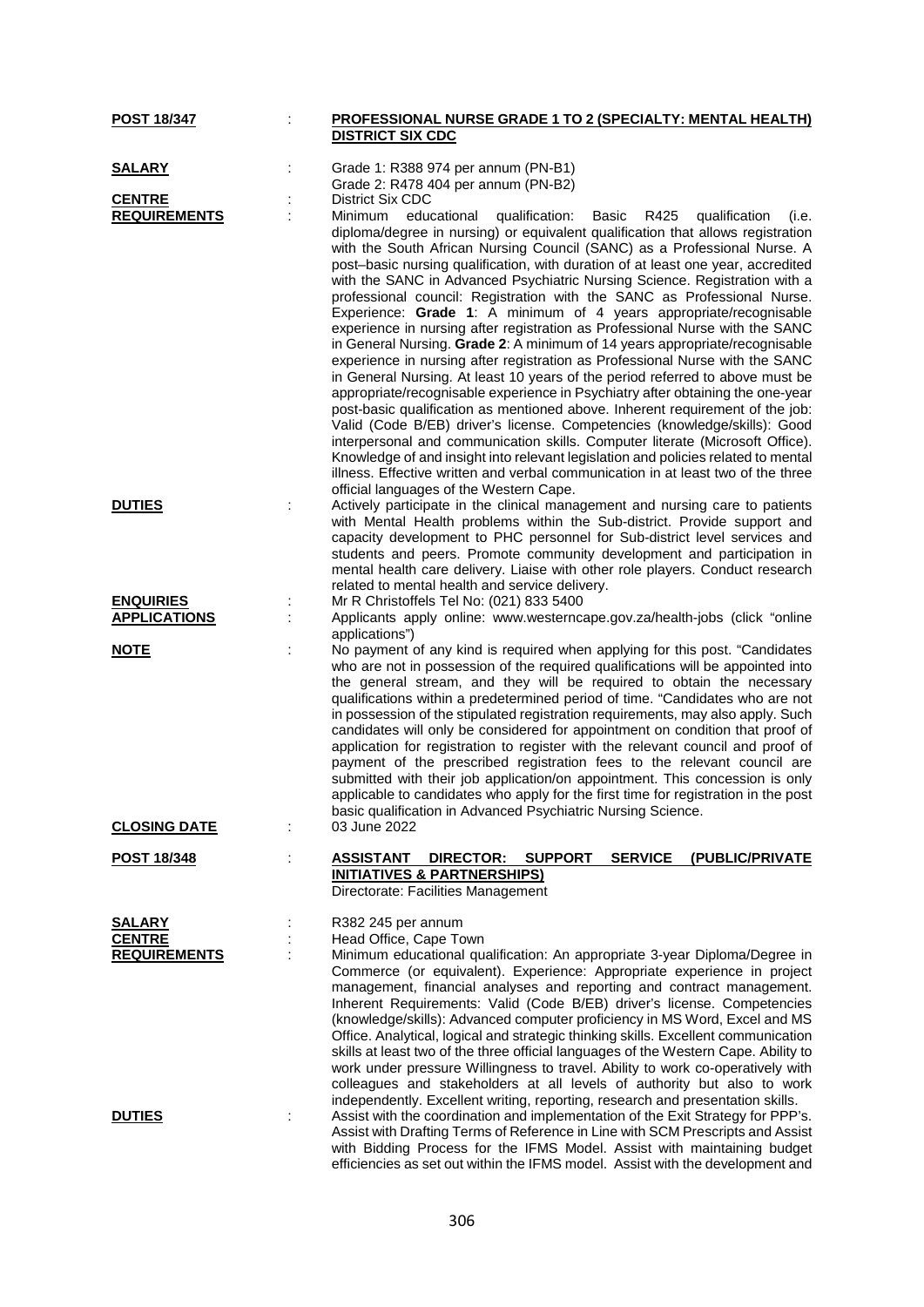| <b>ENQUIRIES</b>                   |   | implementation of a plan in terms of the IFMS model for future and existing<br>complexes. Assist with monitoring, training and evaluating the IFMS model.<br>Mr AG Basardien Tel No: (021) 918-1564                                                                                                                                                                                                                                                                                                                                                                                                                                                                                                                                                                                                             |
|------------------------------------|---|-----------------------------------------------------------------------------------------------------------------------------------------------------------------------------------------------------------------------------------------------------------------------------------------------------------------------------------------------------------------------------------------------------------------------------------------------------------------------------------------------------------------------------------------------------------------------------------------------------------------------------------------------------------------------------------------------------------------------------------------------------------------------------------------------------------------|
| <b>APPLICATIONS</b>                |   | Applicants apply online: www.westerncape.gov.za/health-jobs (click "online<br>applications")                                                                                                                                                                                                                                                                                                                                                                                                                                                                                                                                                                                                                                                                                                                    |
| <b>NOTE</b><br><b>CLOSING DATE</b> |   | No payment of any kind is required when applying for this post.<br>03 June 2022                                                                                                                                                                                                                                                                                                                                                                                                                                                                                                                                                                                                                                                                                                                                 |
| <u>POST 18/349</u>                 |   | <b>ADMINISTRATIVE OFFICER: SUPPORT SERVICES (X3 POSTS)</b><br><b>Chief Directorate: Metro Health Services</b>                                                                                                                                                                                                                                                                                                                                                                                                                                                                                                                                                                                                                                                                                                   |
| <b>SALARY</b><br><b>CENTRE</b>     |   | R261 372 per annum<br>Northern/Tygerberg Sub-structure (X2 Posts)<br>Klipfontein/Mitchell's Plain Sub-structure (X1 Post)                                                                                                                                                                                                                                                                                                                                                                                                                                                                                                                                                                                                                                                                                       |
| <b>REQUIREMENTS</b>                |   | Minimum educational qualification: Senior Certificate (or equivalent).<br>Experience: Appropriate administrative experience in a health facility. Inherent<br>requirements of the job: A valid (Code B/EB) and willingness to travel.<br>Willingness to work overtime. Competencies (knowledge/skills): Extensive<br>knowledge of Clinicom/PHCIS. Knowledge and understanding of Basic<br>Accounting System (BAS)/LOGIS or any computerised accounting and logistic<br>system as well as knowledge and experience of budgetary aspects. Knowledge<br>of Supply Chain Management, Procurement policy of the Department and<br>personnel procedures. Good communication skills in at least two of the three<br>official languages of the Western Cape. Advance computer literacy (MS Word,<br>Excel, PowerPoint). |
| <b>DUTIES</b>                      | ÷ | Comprehensive support and assistance to the Facility Manager as Head of<br>administration with regards to People Management functions (HRM), Supply<br>Chain Management (LOGIS), Finance, Labour Relations and General office<br>administration. Interact and liaise with clinical staff and operational managers<br>regarding administration support. Assist with contract management, e.g.,<br>Security, Telephone systems, Garden Services and Waste technology.<br>Supervisor to Housekeeper and Cleaning staff, LOGIS Clerk, Information<br>management and Admin/Assistant. Liaise with workshop regarding<br>maintenance, reports of facility and grounds. Manage the allocated budget,<br>assist with expenditure, administration, and revenue management.                                               |
| <b>ENQUIRIES</b>                   | ÷ | Northern/Tygerberg Sub-structure: Mr S Tutu Tel No: (021) 987-0080,<br>Klipfontein/Mitchell's Plain Sub-structure: Ms G Human Tel No: (021) 833-0661                                                                                                                                                                                                                                                                                                                                                                                                                                                                                                                                                                                                                                                            |
| <b>APPLICATIONS</b>                |   | Applicants apply online: www.westerncape.gov.za/health-jobs (click "online<br>applications")                                                                                                                                                                                                                                                                                                                                                                                                                                                                                                                                                                                                                                                                                                                    |
| <b>NOTE</b><br><b>CLOSING DATE</b> |   | No payment of any kind is required when applying for this post.<br>03 June 2022                                                                                                                                                                                                                                                                                                                                                                                                                                                                                                                                                                                                                                                                                                                                 |
| <b>POST 18/350</b>                 | ÷ | <b>ADMINISTRATIVE OFFICER: SUPPORT (RECEPTION) (X2 POSTS)</b><br><b>Chief Directorate: Metro Health Services</b>                                                                                                                                                                                                                                                                                                                                                                                                                                                                                                                                                                                                                                                                                                |
| <b>SALARY</b><br><b>CENTRE</b>     |   | R261 372 per annum<br>Bellville Community Day Centre (X1 Post)<br>Ravensmead Community Day Centre (X1 Post)                                                                                                                                                                                                                                                                                                                                                                                                                                                                                                                                                                                                                                                                                                     |
| <b>REQUIREMENTS</b>                |   | Minimum educational qualification: Senior Certificate Grade 12 (or equivalent).<br>Experience: Appropriate administrative experience in reception in a health<br>facility. Inherent requirements of the job: Valid (Code B/EB) driver's license.<br>After hour availability for managerial decision making and shift working staff<br>administrative duties. Competencies (knowledge/skills): Extensive knowledge<br>of Clinicom/PHCIS, appointment system and duplication reports. Good<br>communication skills in at least two of the three languages of the Western<br>Cape. Strong leadership abilities to ensure correctness of work. Advance                                                                                                                                                              |
| <b>DUTIES</b>                      | ÷ | computer literacy (MS Word, Excel, PowerPoint).<br>Co-ordinate registry services and folder management of the facilities within the<br>cluster. Supervise, manage, and develop reception administration including<br>welcome helpdesk Clerk with regards to recordkeeping, complaints<br>management, switchboard operation, folder hygiene and operating the patient<br>registration system. Responsible for MVA claims, J88. Assist the Facility<br>Manager and Line Managers with regards to the administrative management<br>of the reception, records management, archiving and disposal and revenue<br>generation. Assist with infrastructure, IT equipment and assets and submit<br>daily statics. Labour Relations Management, e.g. apply informal disciplinary                                          |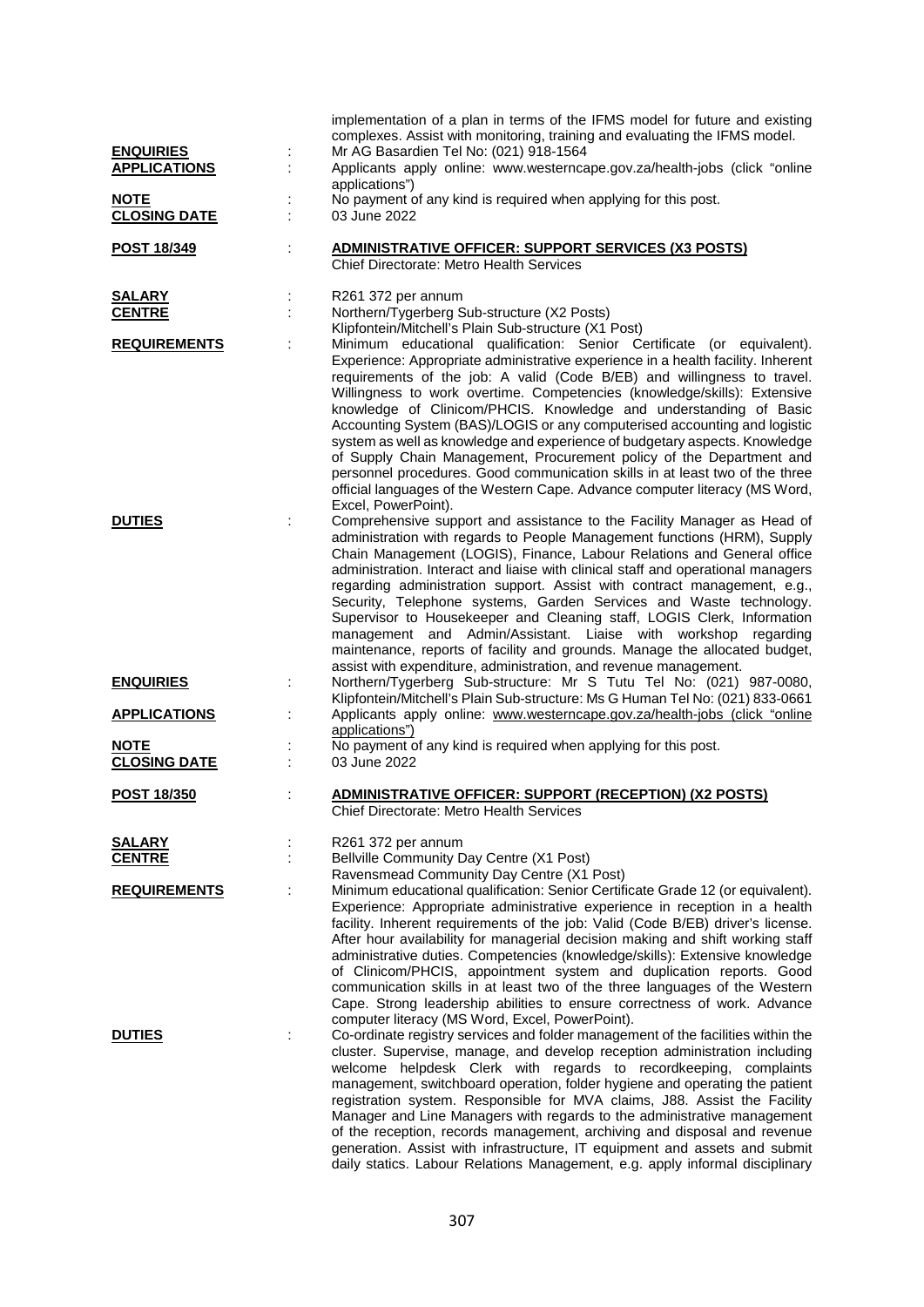| <b>ENQUIRIES</b>                                      | actions, disciplinary hearings investigate charge and handle grievances in<br>reception or welcome desk.<br>Mr S Tutu Tel No: (021) 987-008                                                                                                                                                                                                                                                                                                                                                                                                                                                                                                                                                                                                                                                                                   |
|-------------------------------------------------------|-------------------------------------------------------------------------------------------------------------------------------------------------------------------------------------------------------------------------------------------------------------------------------------------------------------------------------------------------------------------------------------------------------------------------------------------------------------------------------------------------------------------------------------------------------------------------------------------------------------------------------------------------------------------------------------------------------------------------------------------------------------------------------------------------------------------------------|
| <b>APPLICATIONS</b>                                   | Applicants apply online: www.westerncape.gov.za/health-jobs (click "online<br>applications")                                                                                                                                                                                                                                                                                                                                                                                                                                                                                                                                                                                                                                                                                                                                  |
| <b>NOTE</b><br><b>CLOSING DATE</b>                    | No payment of any kind is required when applying for this post.<br>03 June 2022                                                                                                                                                                                                                                                                                                                                                                                                                                                                                                                                                                                                                                                                                                                                               |
| <u>POST 18/351</u>                                    | <b>ARTISAN PRODUCTION GRADE A TO C (CARPENTRY)</b><br><b>Chief Directorate: Metro Health Services</b>                                                                                                                                                                                                                                                                                                                                                                                                                                                                                                                                                                                                                                                                                                                         |
| <u>SALARY</u>                                         | Grade A: R193 512 per annum<br>Grade B: R227 943 per annum<br>Grade B: R266 109 per annum                                                                                                                                                                                                                                                                                                                                                                                                                                                                                                                                                                                                                                                                                                                                     |
| <b>CENTRE</b><br><b>REQUIREMENTS</b>                  | Valkenberg Hospital<br>Minimum educational qualification: Appropriate Trade Test Certificate<br>(Carpentry). Experience: Grade A: No experience required. Grade B: At least<br>18 years appropriate/recognisable experience in the area after obtaining the<br>relevant<br>Trade Test Certificate.<br><b>Grade C:</b> At least<br>34 years<br>appropriate/recognisable experience in the area after obtaining the relevant<br>Trade Test Certificate. Inherent requirements of the job: A valid driver's license<br>(Code B/EB) and willing to travel throughout the Western Cape. Perform<br>standby duties. Competencies (knowledge/skills): Be conversant with the<br>requirements of the Machinery and Occupational Health and Safety Act.                                                                                |
| <b>DUTIES</b>                                         | Assist Artisan Foremen with their duties. Control over tools and materials.<br>Perform necessary administrative functions. Produce objects with material and<br>equipment according to job specifications and standards. Repair and service<br>of equipment at facilities, plants and buildings according to standards. Train<br>subordinates and Interns.                                                                                                                                                                                                                                                                                                                                                                                                                                                                    |
| <b>ENQUIRIES</b><br><b>APPLICATIONS</b>               | Mr S Qamza Tel No: (021) 830-3755<br>Applicants apply online: www.westerncape.gov.za/health-jobs (click "online<br>applications")                                                                                                                                                                                                                                                                                                                                                                                                                                                                                                                                                                                                                                                                                             |
| <b>NOTE</b>                                           | No payment of any kind is required when applying for this post.                                                                                                                                                                                                                                                                                                                                                                                                                                                                                                                                                                                                                                                                                                                                                               |
| <b>CLOSING DATE</b>                                   | 03 June 2022                                                                                                                                                                                                                                                                                                                                                                                                                                                                                                                                                                                                                                                                                                                                                                                                                  |
| <u>POST 18/352</u>                                    | <b>ADMINISTRATION CLERK: ADMISSIONS (X17 POSTS)</b><br><b>Chief Directorate: Metro Health Services</b>                                                                                                                                                                                                                                                                                                                                                                                                                                                                                                                                                                                                                                                                                                                        |
| <b>SALARY</b><br><b>CENTRE</b><br><b>REQUIREMENTS</b> | R176 310 per annum<br>Various Institutions<br>Minimum educational qualification: Senior Certificate (or equivalent).<br>Experience: Appropriate experience in-patient admissions, including the                                                                                                                                                                                                                                                                                                                                                                                                                                                                                                                                                                                                                               |
| <b>DUTIES</b>                                         | Clinicom System, at a health facility. Inherent requirement of the job:<br>Willingness<br>to<br>work<br>afterhours<br>and<br>weekends.<br>Competencies<br>(knowledge/skills): excellent communications skills in at least two of the official<br>languages in the Western Cape. Computer Literacy (MS word and Excel and<br>Outlook). Knowledge of PHCIS/Clinicom. Knowledge of the PFMA and<br>responsibilities linked to finance management. Ability to work under pressure,<br>independently, unsupervised, in a team and to accept accountability and<br>responsibility, maintain confidentiality. E-filing and scanning. Strong<br>organisational skills.<br>Ensure effective and efficient implementation of all applicable policies,<br>procedures, and instructions. Admission of clients, open new folders, merging, |
|                                                       | filing, archiving and disposal of folders. Ensure accurate and daily capturing<br>on PHCIS and relevant electronic systems. Patients' assessment, ensure<br>confidentiality of information, ensure that electronic and hard-copy records are<br>maintained according to the prescribed protocol. Tracing of missing folders.<br>Accurate collection and safekeeping of the state money. Deal with written and<br>or telephonic queries with regards to patient administration and management<br>of compliments, complaints, and suggestions. Provide support to the facility<br>manager and perform relief duties of colleagues (other admin, health                                                                                                                                                                          |
| <b>ENQUIRIES</b>                                      | information and helpdesk).<br>Northern/Tygerberg Sub-structure: Mr A Patientia Tel No: (021)815-8894,<br>Klipfontein/Mitchell's Plain Sub-structure: Ms N Sishuba Tel No: (021) 444<br>6197, Khayelitsha/Eastern Sub-structure: Mr N Ncobo Tel No: (021) 444-2802                                                                                                                                                                                                                                                                                                                                                                                                                                                                                                                                                             |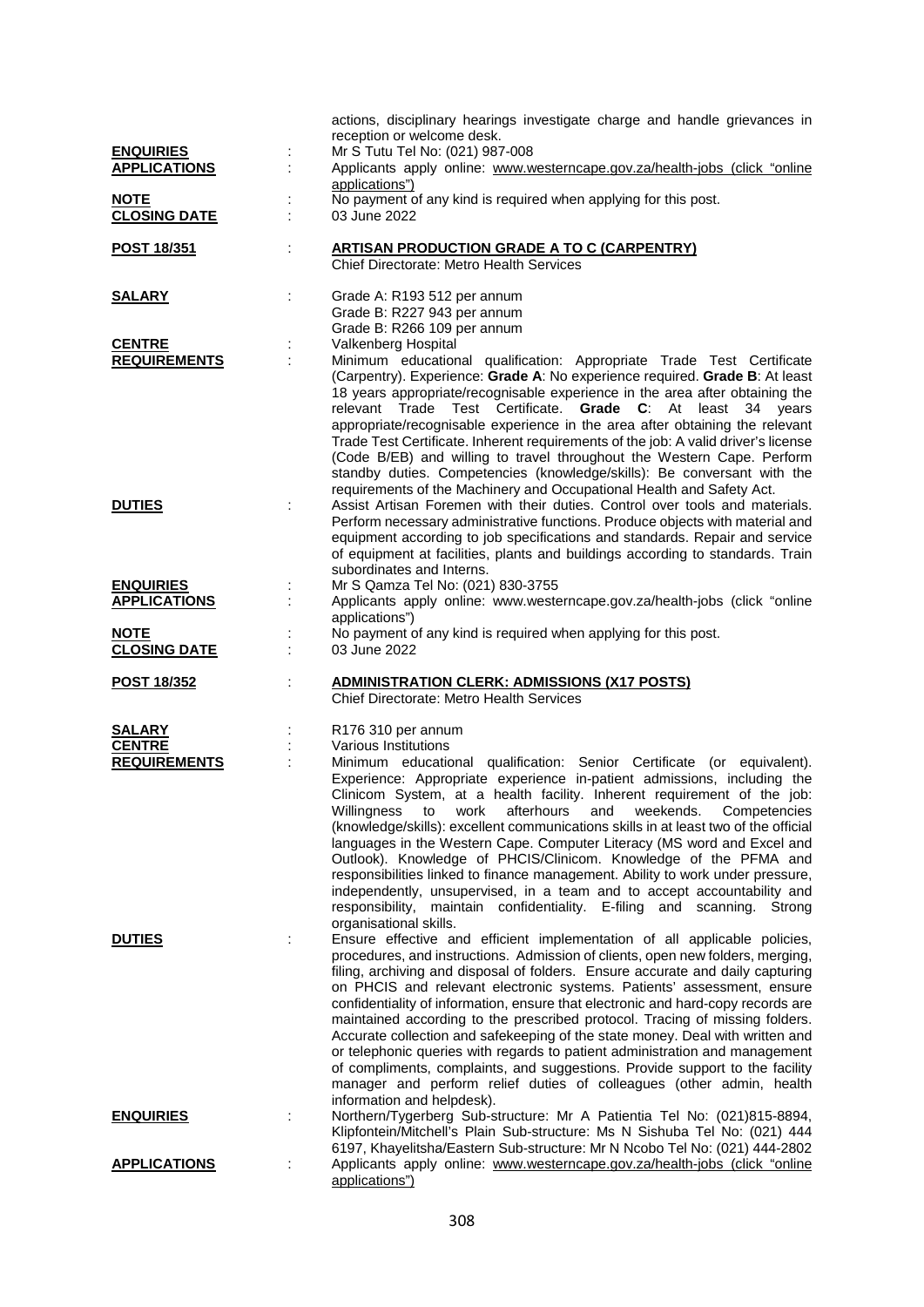| <b>NOTE</b><br><b>CLOSING DATE</b>                    | No payment of any kind is required when applying for this post.<br>03 June 2022                                                                                                                                                                                                                                                                                                                                                                                                                                                                                                                                                                                                                                                                                                                                         |
|-------------------------------------------------------|-------------------------------------------------------------------------------------------------------------------------------------------------------------------------------------------------------------------------------------------------------------------------------------------------------------------------------------------------------------------------------------------------------------------------------------------------------------------------------------------------------------------------------------------------------------------------------------------------------------------------------------------------------------------------------------------------------------------------------------------------------------------------------------------------------------------------|
| POST 18/353                                           | <b>ADMINISTRATION CLERK: SUPPORT (X2 POSTS)</b><br><b>Chief Directorate: Metro Health Services</b>                                                                                                                                                                                                                                                                                                                                                                                                                                                                                                                                                                                                                                                                                                                      |
| <u>SALARY</u><br><b>CENTRE</b><br><b>REQUIREMENTS</b> | R176 310 per annum<br>Heideveld Community Day Centre<br>Minimum educational qualification: Senior Certificate (or equivalent).<br>Experience:<br>Appropriate<br>administrative<br>experience.<br>Competencies<br>(knowledge/skills): Computer literacy (Ms Word, Excel, PowerPoint). Working<br>Knowledge of PHCIS/Clinicom and Sinjani. Excellent communication skills<br>(verbal and written) in at least two of the three official languages in the Western<br>Cape.                                                                                                                                                                                                                                                                                                                                                 |
| <b>DUTIES</b>                                         | To render a general administrative/ support service. Provide administrative<br>support services to Facility Information Management. Collection, collation and<br>reporting of the facility statistics. Control and manage stock. Manage and<br>maintain manual and electronic records. Perform relief duties where required.<br>Provide support services for patients and staff.                                                                                                                                                                                                                                                                                                                                                                                                                                        |
| <b>ENQUIRIES</b><br><b>APPLICATIONS</b>               | Ms A Allie Tel No: (021) 833-0661<br>Applicants apply online: www.westerncape.gov.za/health-jobs (click "online<br>applications")                                                                                                                                                                                                                                                                                                                                                                                                                                                                                                                                                                                                                                                                                       |
| <b>NOTE</b><br><b>CLOSING DATE</b>                    | No payment of any kind is required when applying for this post.<br>03 June 2022                                                                                                                                                                                                                                                                                                                                                                                                                                                                                                                                                                                                                                                                                                                                         |
| <b>POST 18/354</b>                                    | <b>DRIVER (LIGHT MOTOR VEHICLE)</b><br><b>Chief Directorate: Metro Health Services</b>                                                                                                                                                                                                                                                                                                                                                                                                                                                                                                                                                                                                                                                                                                                                  |
| <u>SALARY</u><br><b>CENTRE</b><br><b>REQUIREMENTS</b> | R104 073 per annum<br>Durbanville Community Day Centre<br>Minimum educational qualification: Basic numeracy and literacy. Experience:<br>Appropriate experience on transportation of passengers and goods in a health<br>environment. Inherent requirements of the job: Willing to do standby and<br>overtime duties. Valid Code B/EB driver's license. Valid Public Driver's Permit.<br>Willing to do afterhours driving. Competencies (knowledge/skills): Knowledge<br>of Transport Circular U2 of 2000. The ability to communicate in at least two of<br>the three official languages of the Western Cape. Ability to accept<br>accountability and responsibility and to work independently and unsupervised.<br>Good knowledge of road network in the Peninsula. Good interpersonal skills.<br>Safe driving skills. |
| <b>DUTIES</b>                                         | Transport goods, services, personnel and learners from one point to the other.<br>Transport of staff to and from various residential areas in the Western Cape.<br>Ensure accurate and detailed completion of logbooks. Conduct routine<br>maintenance, inspecting on vehicles and timely reporting of defects. Adhere to<br>departmental codes and procedures. Ensure all vehicles are kept clean and<br>tidy.                                                                                                                                                                                                                                                                                                                                                                                                         |
| <b>ENQUIRIES</b><br><b>APPLICATIONS</b>               | Ms A Jaftha Tel No: (021) 444-7421<br>The Director: Northern/Tygerberg Sub-structure Office, Nurses Home, 1st<br>Floor, Bellville Health Park, Private Bag X1, Bellville 7535.                                                                                                                                                                                                                                                                                                                                                                                                                                                                                                                                                                                                                                          |
| <b>FOR ATTENTION</b><br><b>NOTE</b>                   | Ms P Louw<br>No payment of any kind is required when applying for this post.                                                                                                                                                                                                                                                                                                                                                                                                                                                                                                                                                                                                                                                                                                                                            |
| <b>CLOSING DATE</b>                                   | 03 June 2022                                                                                                                                                                                                                                                                                                                                                                                                                                                                                                                                                                                                                                                                                                                                                                                                            |
| <u>POST 18/355</u>                                    | <u>CLEANER (X10 POSTS)</u><br>Chief Directorate: Metro Health Services                                                                                                                                                                                                                                                                                                                                                                                                                                                                                                                                                                                                                                                                                                                                                  |
| <u>SALARY</u><br><b>CENTRE</b>                        | R104 073 per annum<br>÷<br>Northern/Tygerberg Sub-Structure (X8 Posts)<br>Klipfontein/Mitchell's Plain Sub-structure (X2 Posts)                                                                                                                                                                                                                                                                                                                                                                                                                                                                                                                                                                                                                                                                                         |
| <b>REQUIREMENTS</b>                                   | Minimum requirement: Basic numeracy and literacy skills. Abet (be able to read<br>and write). Experience: Appropriate cleaning experience in a Health facility and<br>Hospital environment. Inherent requirements of the job: Ability to operate<br>machinery and equipment. Ability to lift/move heavy equipment and supplies.<br>Must be willing to render a shift service on weekends, public holidays, day and<br>night and duties; and rotate in different departments according to operational<br>needs<br>requirements.<br>Competencies<br>(knowledge/skills):<br>and<br>Good                                                                                                                                                                                                                                    |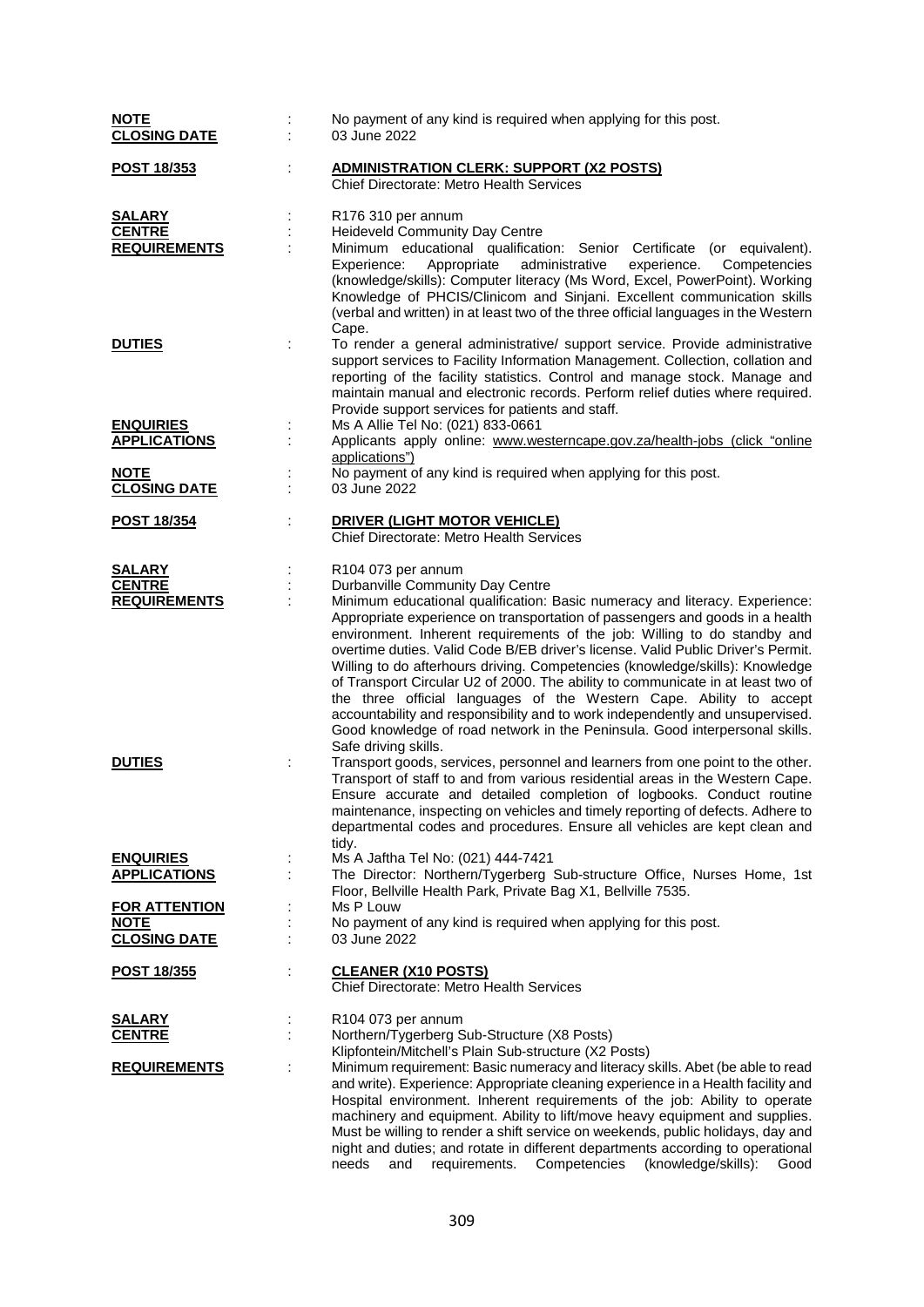|                                                                        |   | communication skills (read, speak and write) in at least two of the three                                                                                                                                                                                                                                                                                                                                                                                                                                                                                                                                                                                                                                                                                                                                                                                                                                                                                                                                                                                                                                                                                                                                                                                                                                                                                                                                                                                                                                                                                                                                                        |
|------------------------------------------------------------------------|---|----------------------------------------------------------------------------------------------------------------------------------------------------------------------------------------------------------------------------------------------------------------------------------------------------------------------------------------------------------------------------------------------------------------------------------------------------------------------------------------------------------------------------------------------------------------------------------------------------------------------------------------------------------------------------------------------------------------------------------------------------------------------------------------------------------------------------------------------------------------------------------------------------------------------------------------------------------------------------------------------------------------------------------------------------------------------------------------------------------------------------------------------------------------------------------------------------------------------------------------------------------------------------------------------------------------------------------------------------------------------------------------------------------------------------------------------------------------------------------------------------------------------------------------------------------------------------------------------------------------------------------|
| <b>DUTIES</b>                                                          |   | languages of the Western Cape.<br>General cleaning and maintenance (i.e. dusting, sweeping, polishing,<br>scrubbing and mopping, cleaning windows and walls). Ensure that cleaning<br>equipment, e.g. polishing and scrubbing machines, mops, brooms and buckets<br>are clean after usage and securely stored. Effective use of cleaning agents and<br>stock as well as elementary stock control. Responsible for general hygienic<br>and safe environment in terms of standards and procedures to prevent injuries<br>and the spread of infection. Adherence to Covid-19 protocols. Dispose and<br>handing of waste according to waste management policy. Note: No payment<br>of any kind is required when applying for this post.                                                                                                                                                                                                                                                                                                                                                                                                                                                                                                                                                                                                                                                                                                                                                                                                                                                                                              |
| <b>ENQUIRIES</b>                                                       | ÷ | Northern/Tygerberg Sub-Structure: Ms A Jaftha Tel No: (021) 444 7421<br>Klipfontein/Mitchell's Plain Sub-structure: Mr RS Jonker Tel No: (021) 370 5013                                                                                                                                                                                                                                                                                                                                                                                                                                                                                                                                                                                                                                                                                                                                                                                                                                                                                                                                                                                                                                                                                                                                                                                                                                                                                                                                                                                                                                                                          |
| <b>APPLICATIONS</b>                                                    | ÷ | Northern/Tygerberg Sub-Structure: The Director: Northern /Tygerberg Sub-<br>structure Office, Bellville Health Park, Private Bag X1, Bellville, 7535.<br>Klipfontein/Mitchell's Plain Sub-structure: The Director: Klipfontein/Mitchell's<br>Plain Sub-structure Office, Private Bag X7, Lentegeur, Mitchells Plain, 7789 or                                                                                                                                                                                                                                                                                                                                                                                                                                                                                                                                                                                                                                                                                                                                                                                                                                                                                                                                                                                                                                                                                                                                                                                                                                                                                                     |
| <b>FOR ATTENTION</b>                                                   |   | 103 Highlands Drive, Lentegeur Hospital, Mitchells Plain, 7785.<br>Northern/Tygerberg Sub-Structure: Ms A Kader<br>Klipfontein/Mitchell's Plain Sub-structure: Mr RS Jonker                                                                                                                                                                                                                                                                                                                                                                                                                                                                                                                                                                                                                                                                                                                                                                                                                                                                                                                                                                                                                                                                                                                                                                                                                                                                                                                                                                                                                                                      |
| <b>NOTE</b><br><b>CLOSING DATE</b>                                     |   | No payment of any kind is required when applying for this post.<br>03 June 2022                                                                                                                                                                                                                                                                                                                                                                                                                                                                                                                                                                                                                                                                                                                                                                                                                                                                                                                                                                                                                                                                                                                                                                                                                                                                                                                                                                                                                                                                                                                                                  |
| <u>POST 18/356</u>                                                     |   | <b>FOOD SERVICE AID (X5 POSTS)</b>                                                                                                                                                                                                                                                                                                                                                                                                                                                                                                                                                                                                                                                                                                                                                                                                                                                                                                                                                                                                                                                                                                                                                                                                                                                                                                                                                                                                                                                                                                                                                                                               |
| <b>SALARY</b><br><b>CENTRE</b><br><b>REQUIREMENTS</b><br><b>DUTIES</b> | ÷ | R <sub>104</sub> 073 per annum<br>Groote Schuur Hospital, Observatory<br>Minimum requirement: Basic numeracy and literacy. Experience: Appropriate<br>Large Scale Hospital Catering experience. Appropriate experience of<br>therapeutic diets, food groups, preparation and cooking methods, and quality<br>and portion control of food according to standardised recipes. Appropriate<br>experience of the Cook-Chill System. Appropriate experience with patient's<br>service.i.e ward hostess. Inherent requirements of the job: Ability to work shifts<br>(weekends and public holidays). Must be willing to enter hospital wards and<br>serve patients. Ability to do work of physical natures. Competencies<br>(knowledge/skills): Ability to maintain good interpersonal skills. Ability to<br>communicate in at least two of the three official languages of Western Cape.<br>Proof of attendance of a Kitchen Hygiene, Kitchen Cleaner or an Assistant<br>Chefs, will be an added advantage. Ability to function within a team and work<br>under pressure.<br>Utilise the Cook Chill System, prepare, cook, plate, regenerate, serve meals<br>and beverages for the patients in accordance with the PAWC Food Service<br>Policy. Follow standardised PAWC Receipts and Menus. Clean and maintain<br>the kitchen area and equipment as well adhere to health and safety regulations.<br>Communicate with patients and kitchen staff as well as give feedback about<br>problems and make recommendations to the Food Service Supervisor. Dress<br>according to Departmental specifications and adhere to Hospital / PAWC |
| <b>ENQUIRIES</b><br><b>APPLICATIONS</b>                                |   | Policy.<br>Ms AS van Schalkwyk Tel No: (021) 404-4042<br>The Chief Executive Officer: Groote Schuur Hospital, Private Bag X4,<br>Observatory, 7935.                                                                                                                                                                                                                                                                                                                                                                                                                                                                                                                                                                                                                                                                                                                                                                                                                                                                                                                                                                                                                                                                                                                                                                                                                                                                                                                                                                                                                                                                              |
| <b>FOR ATTENTION</b><br><b>NOTE</b>                                    |   | Mr MS Mohammed<br>No payment of any kind is required when applying for this post.                                                                                                                                                                                                                                                                                                                                                                                                                                                                                                                                                                                                                                                                                                                                                                                                                                                                                                                                                                                                                                                                                                                                                                                                                                                                                                                                                                                                                                                                                                                                                |
| <b>CLOSING DATE</b>                                                    |   | 03 June 2022                                                                                                                                                                                                                                                                                                                                                                                                                                                                                                                                                                                                                                                                                                                                                                                                                                                                                                                                                                                                                                                                                                                                                                                                                                                                                                                                                                                                                                                                                                                                                                                                                     |
|                                                                        |   | <b>DEPARTMENT OF HUMAN SETTLEMENTS</b>                                                                                                                                                                                                                                                                                                                                                                                                                                                                                                                                                                                                                                                                                                                                                                                                                                                                                                                                                                                                                                                                                                                                                                                                                                                                                                                                                                                                                                                                                                                                                                                           |
| <b>APPLICATIONS</b>                                                    |   | Only applications submitted online will be accepted. To apply submit your<br>application<br>online<br>only:<br>via<br>http://www.westerncape.gov.za/jobs or<br>https://westerncapegov.erecruit.co                                                                                                                                                                                                                                                                                                                                                                                                                                                                                                                                                                                                                                                                                                                                                                                                                                                                                                                                                                                                                                                                                                                                                                                                                                                                                                                                                                                                                                |
| <b>CLOSING DATE</b>                                                    | ÷ | 06 June 2022                                                                                                                                                                                                                                                                                                                                                                                                                                                                                                                                                                                                                                                                                                                                                                                                                                                                                                                                                                                                                                                                                                                                                                                                                                                                                                                                                                                                                                                                                                                                                                                                                     |
| <b>NOTE</b>                                                            |   | Only applications submitted online at: www.westerncape.gov.za/jobs or<br>https://westerncapegov.erecruit.co. will be accepted. Shortlisted candidates<br>will be required to submit copies of their documentation for verification<br>purposes. These candidates will be required to attend interviews on a date and<br>time as determined by the department. The selection process will be guided by<br>the EE targets of the employing department. Kindly note that technical support                                                                                                                                                                                                                                                                                                                                                                                                                                                                                                                                                                                                                                                                                                                                                                                                                                                                                                                                                                                                                                                                                                                                          |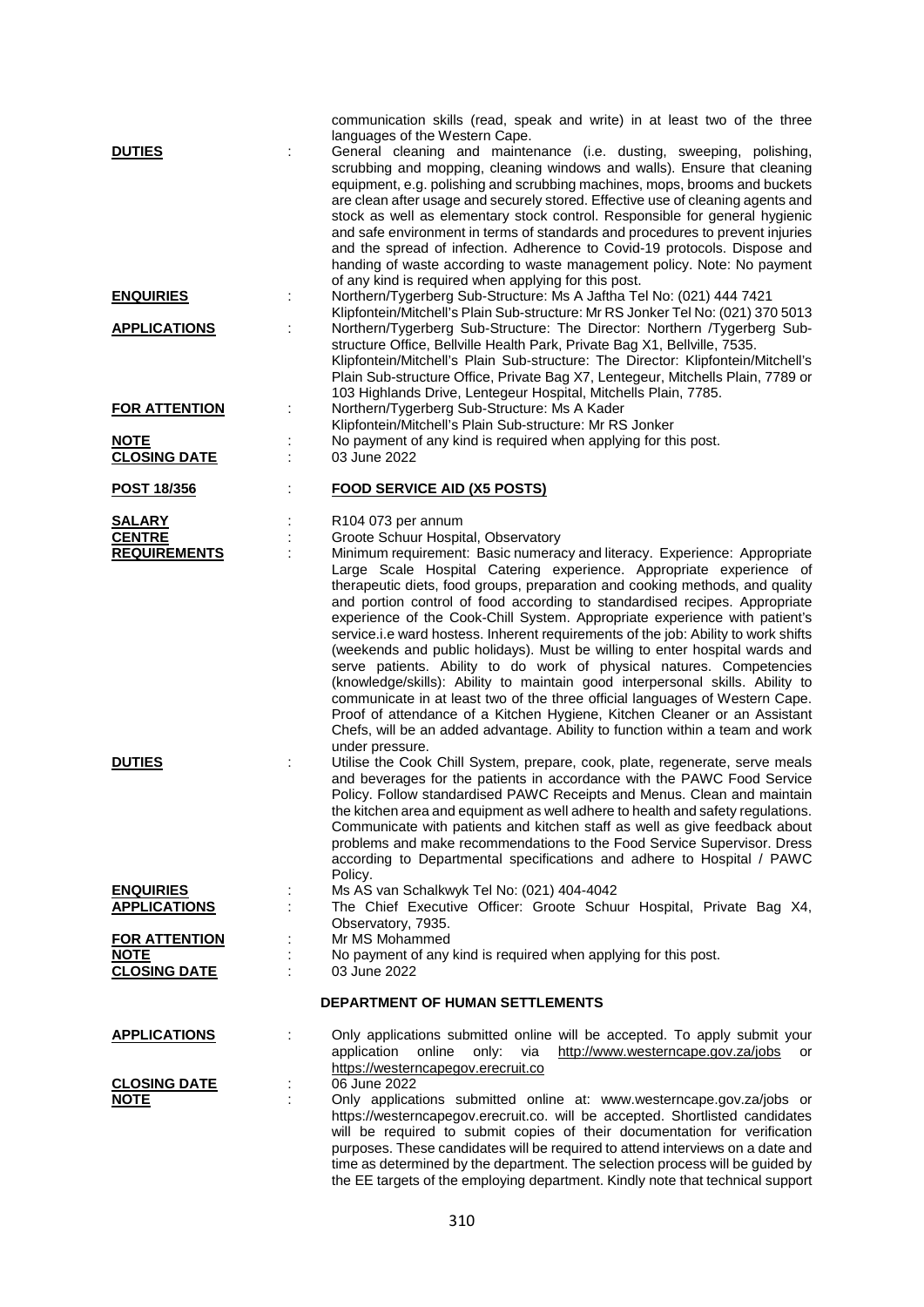is only available from Monday to Friday from 8:00 to 16.00. Should you experience any difficulties with your online application you may contact the helpline at 0861 370 214. Please ensure that you submit your application before the closing date as no late applications will be considered.

## **OTHER POST**

| 12 Month contract position<br>R382 245 per annum (Level 09), plus 37% in lieu of service benefits<br>Department of Human Settlements, Western Cape Government<br>An appropriate 3-year tertiary qualification (National Diploma/B-Degree); A<br>minimum of 3 years' experience in a Project Management working<br>environment. Competencies: Knowledge of the following: Policies of the<br>government of the day; Modern systems of governance and administration;<br>Project management methodologies and procedures; Technical knowledge<br>information management systems; PPM systems; Communication (written and<br>verbal); Proven computer literacy.<br>Provide support with planning, development and the implementation of project<br>management methodologies and standards; Initiate and manage the<br>registration process of projects applications; Compile relevant management<br>and the executive reports regarding projects for human settlement<br>development; Provide technical user support; People Management.<br>Mr J van Wyngaardt at Tel No: (021) 483 3634<br>DEPARTMENT OF LOCAL GOVERNMENT<br>Only applications submitted online will be accepted. To apply submit your<br>application online<br>only: via<br>http://www.westerncape.gov.za/jobs<br>or<br>https://westerncapegov.erecruit.co<br>06 June 2022<br>Only applications submitted online at: www.westerncape.gov.za/jobs or<br>https://westerncapegov.erecruit.co will be accepted. Shortlisted candidates will<br>be required to submit copies of their documentation for verification purposes.<br>These candidates will be required to attend interviews on a date and time as<br>determined by the department. The selection process will be guided by the EE<br>targets of the employing department. Kindly note that technical support is only<br>available from Monday to Friday from 8:00 to 16.00. Should you experience<br>any difficulties with your online application you may contact the helpline at 0861<br>370 214. Please ensure that you submit your application before the closing<br>date as no late applications will be considered.<br><b>OTHER POSTS</b><br>DEPUTY DIRECTOR: MUNICIPAL REGIONAL SUPPORT REF NO: LG<br>15/2022<br>R744 255 per annum (Level 11), (all-inclusive salary package)<br>SALARY<br>Department of Local Government, Western Cape Government<br><b>CENIRE</b><br>An appropriate 3-year tertiary qualification (B-Degree or higher); A minimum 3<br>years relevant management level experience. Recommendation: Tertiary<br>qualification (B-Degree or higher) in Financial Management; Training in Project<br>Management. Competencies: Knowledge and understanding of the following:<br>Financial management practices; Applicable financial management systems;<br>Public sector municipal finance and legislations; Monitoring and reporting<br>procedures; Statistical packages; Project Management. Skills needed:<br>Computer literacy; Communication (written and verbal); Management;<br>Analytical; Conflict management; Interpersonal; Organising and planning.<br>Abilities: Work independently and in a team; Work under pressure.<br>Manage and coordinate municipal support interventions: Engage with<br>municipalities and other stakeholders to identify cross cutting projects; Develop | <b>SALARY</b><br><b>CENTRE</b><br><b>REQUIREMENTS</b><br><b>DUTIES</b><br><b>ENQUIRIES</b><br><b>APPLICATIONS</b><br><b>CLOSING DATE</b><br><b>NOTE</b><br><b>POST 18/358</b><br><b>REQUIREMENTS</b><br><b>DUTIES</b><br>projects plans, proposals and secure funding. Monitor and evaluate all projects: | <b>POST 18/357</b> | ASSISTANT DIRECTOR: INFORMATION MANAGEMENT (PROJECT                     |
|------------------------------------------------------------------------------------------------------------------------------------------------------------------------------------------------------------------------------------------------------------------------------------------------------------------------------------------------------------------------------------------------------------------------------------------------------------------------------------------------------------------------------------------------------------------------------------------------------------------------------------------------------------------------------------------------------------------------------------------------------------------------------------------------------------------------------------------------------------------------------------------------------------------------------------------------------------------------------------------------------------------------------------------------------------------------------------------------------------------------------------------------------------------------------------------------------------------------------------------------------------------------------------------------------------------------------------------------------------------------------------------------------------------------------------------------------------------------------------------------------------------------------------------------------------------------------------------------------------------------------------------------------------------------------------------------------------------------------------------------------------------------------------------------------------------------------------------------------------------------------------------------------------------------------------------------------------------------------------------------------------------------------------------------------------------------------------------------------------------------------------------------------------------------------------------------------------------------------------------------------------------------------------------------------------------------------------------------------------------------------------------------------------------------------------------------------------------------------------------------------------------------------------------------------------------------------------------------------------------------------------------------------------------------------------------------------------------------------------------------------------------------------------------------------------------------------------------------------------------------------------------------------------------------------------------------------------------------------------------------------------------------------------------------------------------------------------------------------------------------------------------------------------------------------------------------------------------------------------------------------------------------------------------------------------------------------------------------|-----------------------------------------------------------------------------------------------------------------------------------------------------------------------------------------------------------------------------------------------------------------------------------------------------------|--------------------|-------------------------------------------------------------------------|
|                                                                                                                                                                                                                                                                                                                                                                                                                                                                                                                                                                                                                                                                                                                                                                                                                                                                                                                                                                                                                                                                                                                                                                                                                                                                                                                                                                                                                                                                                                                                                                                                                                                                                                                                                                                                                                                                                                                                                                                                                                                                                                                                                                                                                                                                                                                                                                                                                                                                                                                                                                                                                                                                                                                                                                                                                                                                                                                                                                                                                                                                                                                                                                                                                                                                                                                                                |                                                                                                                                                                                                                                                                                                           |                    | INITIATION AND PLANNING) REF NO: HS 06/2022                             |
|                                                                                                                                                                                                                                                                                                                                                                                                                                                                                                                                                                                                                                                                                                                                                                                                                                                                                                                                                                                                                                                                                                                                                                                                                                                                                                                                                                                                                                                                                                                                                                                                                                                                                                                                                                                                                                                                                                                                                                                                                                                                                                                                                                                                                                                                                                                                                                                                                                                                                                                                                                                                                                                                                                                                                                                                                                                                                                                                                                                                                                                                                                                                                                                                                                                                                                                                                |                                                                                                                                                                                                                                                                                                           |                    |                                                                         |
|                                                                                                                                                                                                                                                                                                                                                                                                                                                                                                                                                                                                                                                                                                                                                                                                                                                                                                                                                                                                                                                                                                                                                                                                                                                                                                                                                                                                                                                                                                                                                                                                                                                                                                                                                                                                                                                                                                                                                                                                                                                                                                                                                                                                                                                                                                                                                                                                                                                                                                                                                                                                                                                                                                                                                                                                                                                                                                                                                                                                                                                                                                                                                                                                                                                                                                                                                |                                                                                                                                                                                                                                                                                                           |                    |                                                                         |
|                                                                                                                                                                                                                                                                                                                                                                                                                                                                                                                                                                                                                                                                                                                                                                                                                                                                                                                                                                                                                                                                                                                                                                                                                                                                                                                                                                                                                                                                                                                                                                                                                                                                                                                                                                                                                                                                                                                                                                                                                                                                                                                                                                                                                                                                                                                                                                                                                                                                                                                                                                                                                                                                                                                                                                                                                                                                                                                                                                                                                                                                                                                                                                                                                                                                                                                                                |                                                                                                                                                                                                                                                                                                           |                    |                                                                         |
|                                                                                                                                                                                                                                                                                                                                                                                                                                                                                                                                                                                                                                                                                                                                                                                                                                                                                                                                                                                                                                                                                                                                                                                                                                                                                                                                                                                                                                                                                                                                                                                                                                                                                                                                                                                                                                                                                                                                                                                                                                                                                                                                                                                                                                                                                                                                                                                                                                                                                                                                                                                                                                                                                                                                                                                                                                                                                                                                                                                                                                                                                                                                                                                                                                                                                                                                                |                                                                                                                                                                                                                                                                                                           |                    |                                                                         |
|                                                                                                                                                                                                                                                                                                                                                                                                                                                                                                                                                                                                                                                                                                                                                                                                                                                                                                                                                                                                                                                                                                                                                                                                                                                                                                                                                                                                                                                                                                                                                                                                                                                                                                                                                                                                                                                                                                                                                                                                                                                                                                                                                                                                                                                                                                                                                                                                                                                                                                                                                                                                                                                                                                                                                                                                                                                                                                                                                                                                                                                                                                                                                                                                                                                                                                                                                |                                                                                                                                                                                                                                                                                                           |                    |                                                                         |
|                                                                                                                                                                                                                                                                                                                                                                                                                                                                                                                                                                                                                                                                                                                                                                                                                                                                                                                                                                                                                                                                                                                                                                                                                                                                                                                                                                                                                                                                                                                                                                                                                                                                                                                                                                                                                                                                                                                                                                                                                                                                                                                                                                                                                                                                                                                                                                                                                                                                                                                                                                                                                                                                                                                                                                                                                                                                                                                                                                                                                                                                                                                                                                                                                                                                                                                                                |                                                                                                                                                                                                                                                                                                           |                    |                                                                         |
|                                                                                                                                                                                                                                                                                                                                                                                                                                                                                                                                                                                                                                                                                                                                                                                                                                                                                                                                                                                                                                                                                                                                                                                                                                                                                                                                                                                                                                                                                                                                                                                                                                                                                                                                                                                                                                                                                                                                                                                                                                                                                                                                                                                                                                                                                                                                                                                                                                                                                                                                                                                                                                                                                                                                                                                                                                                                                                                                                                                                                                                                                                                                                                                                                                                                                                                                                |                                                                                                                                                                                                                                                                                                           |                    |                                                                         |
|                                                                                                                                                                                                                                                                                                                                                                                                                                                                                                                                                                                                                                                                                                                                                                                                                                                                                                                                                                                                                                                                                                                                                                                                                                                                                                                                                                                                                                                                                                                                                                                                                                                                                                                                                                                                                                                                                                                                                                                                                                                                                                                                                                                                                                                                                                                                                                                                                                                                                                                                                                                                                                                                                                                                                                                                                                                                                                                                                                                                                                                                                                                                                                                                                                                                                                                                                |                                                                                                                                                                                                                                                                                                           |                    |                                                                         |
|                                                                                                                                                                                                                                                                                                                                                                                                                                                                                                                                                                                                                                                                                                                                                                                                                                                                                                                                                                                                                                                                                                                                                                                                                                                                                                                                                                                                                                                                                                                                                                                                                                                                                                                                                                                                                                                                                                                                                                                                                                                                                                                                                                                                                                                                                                                                                                                                                                                                                                                                                                                                                                                                                                                                                                                                                                                                                                                                                                                                                                                                                                                                                                                                                                                                                                                                                |                                                                                                                                                                                                                                                                                                           |                    |                                                                         |
|                                                                                                                                                                                                                                                                                                                                                                                                                                                                                                                                                                                                                                                                                                                                                                                                                                                                                                                                                                                                                                                                                                                                                                                                                                                                                                                                                                                                                                                                                                                                                                                                                                                                                                                                                                                                                                                                                                                                                                                                                                                                                                                                                                                                                                                                                                                                                                                                                                                                                                                                                                                                                                                                                                                                                                                                                                                                                                                                                                                                                                                                                                                                                                                                                                                                                                                                                |                                                                                                                                                                                                                                                                                                           |                    |                                                                         |
|                                                                                                                                                                                                                                                                                                                                                                                                                                                                                                                                                                                                                                                                                                                                                                                                                                                                                                                                                                                                                                                                                                                                                                                                                                                                                                                                                                                                                                                                                                                                                                                                                                                                                                                                                                                                                                                                                                                                                                                                                                                                                                                                                                                                                                                                                                                                                                                                                                                                                                                                                                                                                                                                                                                                                                                                                                                                                                                                                                                                                                                                                                                                                                                                                                                                                                                                                |                                                                                                                                                                                                                                                                                                           |                    |                                                                         |
|                                                                                                                                                                                                                                                                                                                                                                                                                                                                                                                                                                                                                                                                                                                                                                                                                                                                                                                                                                                                                                                                                                                                                                                                                                                                                                                                                                                                                                                                                                                                                                                                                                                                                                                                                                                                                                                                                                                                                                                                                                                                                                                                                                                                                                                                                                                                                                                                                                                                                                                                                                                                                                                                                                                                                                                                                                                                                                                                                                                                                                                                                                                                                                                                                                                                                                                                                |                                                                                                                                                                                                                                                                                                           |                    |                                                                         |
|                                                                                                                                                                                                                                                                                                                                                                                                                                                                                                                                                                                                                                                                                                                                                                                                                                                                                                                                                                                                                                                                                                                                                                                                                                                                                                                                                                                                                                                                                                                                                                                                                                                                                                                                                                                                                                                                                                                                                                                                                                                                                                                                                                                                                                                                                                                                                                                                                                                                                                                                                                                                                                                                                                                                                                                                                                                                                                                                                                                                                                                                                                                                                                                                                                                                                                                                                |                                                                                                                                                                                                                                                                                                           |                    |                                                                         |
|                                                                                                                                                                                                                                                                                                                                                                                                                                                                                                                                                                                                                                                                                                                                                                                                                                                                                                                                                                                                                                                                                                                                                                                                                                                                                                                                                                                                                                                                                                                                                                                                                                                                                                                                                                                                                                                                                                                                                                                                                                                                                                                                                                                                                                                                                                                                                                                                                                                                                                                                                                                                                                                                                                                                                                                                                                                                                                                                                                                                                                                                                                                                                                                                                                                                                                                                                |                                                                                                                                                                                                                                                                                                           |                    |                                                                         |
|                                                                                                                                                                                                                                                                                                                                                                                                                                                                                                                                                                                                                                                                                                                                                                                                                                                                                                                                                                                                                                                                                                                                                                                                                                                                                                                                                                                                                                                                                                                                                                                                                                                                                                                                                                                                                                                                                                                                                                                                                                                                                                                                                                                                                                                                                                                                                                                                                                                                                                                                                                                                                                                                                                                                                                                                                                                                                                                                                                                                                                                                                                                                                                                                                                                                                                                                                |                                                                                                                                                                                                                                                                                                           |                    |                                                                         |
|                                                                                                                                                                                                                                                                                                                                                                                                                                                                                                                                                                                                                                                                                                                                                                                                                                                                                                                                                                                                                                                                                                                                                                                                                                                                                                                                                                                                                                                                                                                                                                                                                                                                                                                                                                                                                                                                                                                                                                                                                                                                                                                                                                                                                                                                                                                                                                                                                                                                                                                                                                                                                                                                                                                                                                                                                                                                                                                                                                                                                                                                                                                                                                                                                                                                                                                                                |                                                                                                                                                                                                                                                                                                           |                    |                                                                         |
|                                                                                                                                                                                                                                                                                                                                                                                                                                                                                                                                                                                                                                                                                                                                                                                                                                                                                                                                                                                                                                                                                                                                                                                                                                                                                                                                                                                                                                                                                                                                                                                                                                                                                                                                                                                                                                                                                                                                                                                                                                                                                                                                                                                                                                                                                                                                                                                                                                                                                                                                                                                                                                                                                                                                                                                                                                                                                                                                                                                                                                                                                                                                                                                                                                                                                                                                                |                                                                                                                                                                                                                                                                                                           |                    |                                                                         |
|                                                                                                                                                                                                                                                                                                                                                                                                                                                                                                                                                                                                                                                                                                                                                                                                                                                                                                                                                                                                                                                                                                                                                                                                                                                                                                                                                                                                                                                                                                                                                                                                                                                                                                                                                                                                                                                                                                                                                                                                                                                                                                                                                                                                                                                                                                                                                                                                                                                                                                                                                                                                                                                                                                                                                                                                                                                                                                                                                                                                                                                                                                                                                                                                                                                                                                                                                |                                                                                                                                                                                                                                                                                                           |                    |                                                                         |
|                                                                                                                                                                                                                                                                                                                                                                                                                                                                                                                                                                                                                                                                                                                                                                                                                                                                                                                                                                                                                                                                                                                                                                                                                                                                                                                                                                                                                                                                                                                                                                                                                                                                                                                                                                                                                                                                                                                                                                                                                                                                                                                                                                                                                                                                                                                                                                                                                                                                                                                                                                                                                                                                                                                                                                                                                                                                                                                                                                                                                                                                                                                                                                                                                                                                                                                                                |                                                                                                                                                                                                                                                                                                           |                    |                                                                         |
|                                                                                                                                                                                                                                                                                                                                                                                                                                                                                                                                                                                                                                                                                                                                                                                                                                                                                                                                                                                                                                                                                                                                                                                                                                                                                                                                                                                                                                                                                                                                                                                                                                                                                                                                                                                                                                                                                                                                                                                                                                                                                                                                                                                                                                                                                                                                                                                                                                                                                                                                                                                                                                                                                                                                                                                                                                                                                                                                                                                                                                                                                                                                                                                                                                                                                                                                                |                                                                                                                                                                                                                                                                                                           |                    |                                                                         |
|                                                                                                                                                                                                                                                                                                                                                                                                                                                                                                                                                                                                                                                                                                                                                                                                                                                                                                                                                                                                                                                                                                                                                                                                                                                                                                                                                                                                                                                                                                                                                                                                                                                                                                                                                                                                                                                                                                                                                                                                                                                                                                                                                                                                                                                                                                                                                                                                                                                                                                                                                                                                                                                                                                                                                                                                                                                                                                                                                                                                                                                                                                                                                                                                                                                                                                                                                |                                                                                                                                                                                                                                                                                                           |                    |                                                                         |
|                                                                                                                                                                                                                                                                                                                                                                                                                                                                                                                                                                                                                                                                                                                                                                                                                                                                                                                                                                                                                                                                                                                                                                                                                                                                                                                                                                                                                                                                                                                                                                                                                                                                                                                                                                                                                                                                                                                                                                                                                                                                                                                                                                                                                                                                                                                                                                                                                                                                                                                                                                                                                                                                                                                                                                                                                                                                                                                                                                                                                                                                                                                                                                                                                                                                                                                                                |                                                                                                                                                                                                                                                                                                           |                    |                                                                         |
|                                                                                                                                                                                                                                                                                                                                                                                                                                                                                                                                                                                                                                                                                                                                                                                                                                                                                                                                                                                                                                                                                                                                                                                                                                                                                                                                                                                                                                                                                                                                                                                                                                                                                                                                                                                                                                                                                                                                                                                                                                                                                                                                                                                                                                                                                                                                                                                                                                                                                                                                                                                                                                                                                                                                                                                                                                                                                                                                                                                                                                                                                                                                                                                                                                                                                                                                                |                                                                                                                                                                                                                                                                                                           |                    |                                                                         |
|                                                                                                                                                                                                                                                                                                                                                                                                                                                                                                                                                                                                                                                                                                                                                                                                                                                                                                                                                                                                                                                                                                                                                                                                                                                                                                                                                                                                                                                                                                                                                                                                                                                                                                                                                                                                                                                                                                                                                                                                                                                                                                                                                                                                                                                                                                                                                                                                                                                                                                                                                                                                                                                                                                                                                                                                                                                                                                                                                                                                                                                                                                                                                                                                                                                                                                                                                |                                                                                                                                                                                                                                                                                                           |                    |                                                                         |
|                                                                                                                                                                                                                                                                                                                                                                                                                                                                                                                                                                                                                                                                                                                                                                                                                                                                                                                                                                                                                                                                                                                                                                                                                                                                                                                                                                                                                                                                                                                                                                                                                                                                                                                                                                                                                                                                                                                                                                                                                                                                                                                                                                                                                                                                                                                                                                                                                                                                                                                                                                                                                                                                                                                                                                                                                                                                                                                                                                                                                                                                                                                                                                                                                                                                                                                                                |                                                                                                                                                                                                                                                                                                           |                    |                                                                         |
|                                                                                                                                                                                                                                                                                                                                                                                                                                                                                                                                                                                                                                                                                                                                                                                                                                                                                                                                                                                                                                                                                                                                                                                                                                                                                                                                                                                                                                                                                                                                                                                                                                                                                                                                                                                                                                                                                                                                                                                                                                                                                                                                                                                                                                                                                                                                                                                                                                                                                                                                                                                                                                                                                                                                                                                                                                                                                                                                                                                                                                                                                                                                                                                                                                                                                                                                                |                                                                                                                                                                                                                                                                                                           |                    |                                                                         |
|                                                                                                                                                                                                                                                                                                                                                                                                                                                                                                                                                                                                                                                                                                                                                                                                                                                                                                                                                                                                                                                                                                                                                                                                                                                                                                                                                                                                                                                                                                                                                                                                                                                                                                                                                                                                                                                                                                                                                                                                                                                                                                                                                                                                                                                                                                                                                                                                                                                                                                                                                                                                                                                                                                                                                                                                                                                                                                                                                                                                                                                                                                                                                                                                                                                                                                                                                |                                                                                                                                                                                                                                                                                                           |                    |                                                                         |
|                                                                                                                                                                                                                                                                                                                                                                                                                                                                                                                                                                                                                                                                                                                                                                                                                                                                                                                                                                                                                                                                                                                                                                                                                                                                                                                                                                                                                                                                                                                                                                                                                                                                                                                                                                                                                                                                                                                                                                                                                                                                                                                                                                                                                                                                                                                                                                                                                                                                                                                                                                                                                                                                                                                                                                                                                                                                                                                                                                                                                                                                                                                                                                                                                                                                                                                                                |                                                                                                                                                                                                                                                                                                           |                    |                                                                         |
|                                                                                                                                                                                                                                                                                                                                                                                                                                                                                                                                                                                                                                                                                                                                                                                                                                                                                                                                                                                                                                                                                                                                                                                                                                                                                                                                                                                                                                                                                                                                                                                                                                                                                                                                                                                                                                                                                                                                                                                                                                                                                                                                                                                                                                                                                                                                                                                                                                                                                                                                                                                                                                                                                                                                                                                                                                                                                                                                                                                                                                                                                                                                                                                                                                                                                                                                                |                                                                                                                                                                                                                                                                                                           |                    |                                                                         |
|                                                                                                                                                                                                                                                                                                                                                                                                                                                                                                                                                                                                                                                                                                                                                                                                                                                                                                                                                                                                                                                                                                                                                                                                                                                                                                                                                                                                                                                                                                                                                                                                                                                                                                                                                                                                                                                                                                                                                                                                                                                                                                                                                                                                                                                                                                                                                                                                                                                                                                                                                                                                                                                                                                                                                                                                                                                                                                                                                                                                                                                                                                                                                                                                                                                                                                                                                |                                                                                                                                                                                                                                                                                                           |                    |                                                                         |
|                                                                                                                                                                                                                                                                                                                                                                                                                                                                                                                                                                                                                                                                                                                                                                                                                                                                                                                                                                                                                                                                                                                                                                                                                                                                                                                                                                                                                                                                                                                                                                                                                                                                                                                                                                                                                                                                                                                                                                                                                                                                                                                                                                                                                                                                                                                                                                                                                                                                                                                                                                                                                                                                                                                                                                                                                                                                                                                                                                                                                                                                                                                                                                                                                                                                                                                                                |                                                                                                                                                                                                                                                                                                           |                    |                                                                         |
|                                                                                                                                                                                                                                                                                                                                                                                                                                                                                                                                                                                                                                                                                                                                                                                                                                                                                                                                                                                                                                                                                                                                                                                                                                                                                                                                                                                                                                                                                                                                                                                                                                                                                                                                                                                                                                                                                                                                                                                                                                                                                                                                                                                                                                                                                                                                                                                                                                                                                                                                                                                                                                                                                                                                                                                                                                                                                                                                                                                                                                                                                                                                                                                                                                                                                                                                                |                                                                                                                                                                                                                                                                                                           |                    |                                                                         |
|                                                                                                                                                                                                                                                                                                                                                                                                                                                                                                                                                                                                                                                                                                                                                                                                                                                                                                                                                                                                                                                                                                                                                                                                                                                                                                                                                                                                                                                                                                                                                                                                                                                                                                                                                                                                                                                                                                                                                                                                                                                                                                                                                                                                                                                                                                                                                                                                                                                                                                                                                                                                                                                                                                                                                                                                                                                                                                                                                                                                                                                                                                                                                                                                                                                                                                                                                |                                                                                                                                                                                                                                                                                                           |                    |                                                                         |
|                                                                                                                                                                                                                                                                                                                                                                                                                                                                                                                                                                                                                                                                                                                                                                                                                                                                                                                                                                                                                                                                                                                                                                                                                                                                                                                                                                                                                                                                                                                                                                                                                                                                                                                                                                                                                                                                                                                                                                                                                                                                                                                                                                                                                                                                                                                                                                                                                                                                                                                                                                                                                                                                                                                                                                                                                                                                                                                                                                                                                                                                                                                                                                                                                                                                                                                                                |                                                                                                                                                                                                                                                                                                           |                    |                                                                         |
|                                                                                                                                                                                                                                                                                                                                                                                                                                                                                                                                                                                                                                                                                                                                                                                                                                                                                                                                                                                                                                                                                                                                                                                                                                                                                                                                                                                                                                                                                                                                                                                                                                                                                                                                                                                                                                                                                                                                                                                                                                                                                                                                                                                                                                                                                                                                                                                                                                                                                                                                                                                                                                                                                                                                                                                                                                                                                                                                                                                                                                                                                                                                                                                                                                                                                                                                                |                                                                                                                                                                                                                                                                                                           |                    |                                                                         |
|                                                                                                                                                                                                                                                                                                                                                                                                                                                                                                                                                                                                                                                                                                                                                                                                                                                                                                                                                                                                                                                                                                                                                                                                                                                                                                                                                                                                                                                                                                                                                                                                                                                                                                                                                                                                                                                                                                                                                                                                                                                                                                                                                                                                                                                                                                                                                                                                                                                                                                                                                                                                                                                                                                                                                                                                                                                                                                                                                                                                                                                                                                                                                                                                                                                                                                                                                |                                                                                                                                                                                                                                                                                                           |                    |                                                                         |
|                                                                                                                                                                                                                                                                                                                                                                                                                                                                                                                                                                                                                                                                                                                                                                                                                                                                                                                                                                                                                                                                                                                                                                                                                                                                                                                                                                                                                                                                                                                                                                                                                                                                                                                                                                                                                                                                                                                                                                                                                                                                                                                                                                                                                                                                                                                                                                                                                                                                                                                                                                                                                                                                                                                                                                                                                                                                                                                                                                                                                                                                                                                                                                                                                                                                                                                                                |                                                                                                                                                                                                                                                                                                           |                    |                                                                         |
|                                                                                                                                                                                                                                                                                                                                                                                                                                                                                                                                                                                                                                                                                                                                                                                                                                                                                                                                                                                                                                                                                                                                                                                                                                                                                                                                                                                                                                                                                                                                                                                                                                                                                                                                                                                                                                                                                                                                                                                                                                                                                                                                                                                                                                                                                                                                                                                                                                                                                                                                                                                                                                                                                                                                                                                                                                                                                                                                                                                                                                                                                                                                                                                                                                                                                                                                                |                                                                                                                                                                                                                                                                                                           |                    |                                                                         |
|                                                                                                                                                                                                                                                                                                                                                                                                                                                                                                                                                                                                                                                                                                                                                                                                                                                                                                                                                                                                                                                                                                                                                                                                                                                                                                                                                                                                                                                                                                                                                                                                                                                                                                                                                                                                                                                                                                                                                                                                                                                                                                                                                                                                                                                                                                                                                                                                                                                                                                                                                                                                                                                                                                                                                                                                                                                                                                                                                                                                                                                                                                                                                                                                                                                                                                                                                |                                                                                                                                                                                                                                                                                                           |                    |                                                                         |
|                                                                                                                                                                                                                                                                                                                                                                                                                                                                                                                                                                                                                                                                                                                                                                                                                                                                                                                                                                                                                                                                                                                                                                                                                                                                                                                                                                                                                                                                                                                                                                                                                                                                                                                                                                                                                                                                                                                                                                                                                                                                                                                                                                                                                                                                                                                                                                                                                                                                                                                                                                                                                                                                                                                                                                                                                                                                                                                                                                                                                                                                                                                                                                                                                                                                                                                                                |                                                                                                                                                                                                                                                                                                           |                    |                                                                         |
|                                                                                                                                                                                                                                                                                                                                                                                                                                                                                                                                                                                                                                                                                                                                                                                                                                                                                                                                                                                                                                                                                                                                                                                                                                                                                                                                                                                                                                                                                                                                                                                                                                                                                                                                                                                                                                                                                                                                                                                                                                                                                                                                                                                                                                                                                                                                                                                                                                                                                                                                                                                                                                                                                                                                                                                                                                                                                                                                                                                                                                                                                                                                                                                                                                                                                                                                                |                                                                                                                                                                                                                                                                                                           |                    |                                                                         |
|                                                                                                                                                                                                                                                                                                                                                                                                                                                                                                                                                                                                                                                                                                                                                                                                                                                                                                                                                                                                                                                                                                                                                                                                                                                                                                                                                                                                                                                                                                                                                                                                                                                                                                                                                                                                                                                                                                                                                                                                                                                                                                                                                                                                                                                                                                                                                                                                                                                                                                                                                                                                                                                                                                                                                                                                                                                                                                                                                                                                                                                                                                                                                                                                                                                                                                                                                |                                                                                                                                                                                                                                                                                                           |                    |                                                                         |
|                                                                                                                                                                                                                                                                                                                                                                                                                                                                                                                                                                                                                                                                                                                                                                                                                                                                                                                                                                                                                                                                                                                                                                                                                                                                                                                                                                                                                                                                                                                                                                                                                                                                                                                                                                                                                                                                                                                                                                                                                                                                                                                                                                                                                                                                                                                                                                                                                                                                                                                                                                                                                                                                                                                                                                                                                                                                                                                                                                                                                                                                                                                                                                                                                                                                                                                                                |                                                                                                                                                                                                                                                                                                           |                    |                                                                         |
|                                                                                                                                                                                                                                                                                                                                                                                                                                                                                                                                                                                                                                                                                                                                                                                                                                                                                                                                                                                                                                                                                                                                                                                                                                                                                                                                                                                                                                                                                                                                                                                                                                                                                                                                                                                                                                                                                                                                                                                                                                                                                                                                                                                                                                                                                                                                                                                                                                                                                                                                                                                                                                                                                                                                                                                                                                                                                                                                                                                                                                                                                                                                                                                                                                                                                                                                                |                                                                                                                                                                                                                                                                                                           |                    |                                                                         |
|                                                                                                                                                                                                                                                                                                                                                                                                                                                                                                                                                                                                                                                                                                                                                                                                                                                                                                                                                                                                                                                                                                                                                                                                                                                                                                                                                                                                                                                                                                                                                                                                                                                                                                                                                                                                                                                                                                                                                                                                                                                                                                                                                                                                                                                                                                                                                                                                                                                                                                                                                                                                                                                                                                                                                                                                                                                                                                                                                                                                                                                                                                                                                                                                                                                                                                                                                |                                                                                                                                                                                                                                                                                                           |                    |                                                                         |
|                                                                                                                                                                                                                                                                                                                                                                                                                                                                                                                                                                                                                                                                                                                                                                                                                                                                                                                                                                                                                                                                                                                                                                                                                                                                                                                                                                                                                                                                                                                                                                                                                                                                                                                                                                                                                                                                                                                                                                                                                                                                                                                                                                                                                                                                                                                                                                                                                                                                                                                                                                                                                                                                                                                                                                                                                                                                                                                                                                                                                                                                                                                                                                                                                                                                                                                                                |                                                                                                                                                                                                                                                                                                           |                    |                                                                         |
|                                                                                                                                                                                                                                                                                                                                                                                                                                                                                                                                                                                                                                                                                                                                                                                                                                                                                                                                                                                                                                                                                                                                                                                                                                                                                                                                                                                                                                                                                                                                                                                                                                                                                                                                                                                                                                                                                                                                                                                                                                                                                                                                                                                                                                                                                                                                                                                                                                                                                                                                                                                                                                                                                                                                                                                                                                                                                                                                                                                                                                                                                                                                                                                                                                                                                                                                                |                                                                                                                                                                                                                                                                                                           |                    |                                                                         |
|                                                                                                                                                                                                                                                                                                                                                                                                                                                                                                                                                                                                                                                                                                                                                                                                                                                                                                                                                                                                                                                                                                                                                                                                                                                                                                                                                                                                                                                                                                                                                                                                                                                                                                                                                                                                                                                                                                                                                                                                                                                                                                                                                                                                                                                                                                                                                                                                                                                                                                                                                                                                                                                                                                                                                                                                                                                                                                                                                                                                                                                                                                                                                                                                                                                                                                                                                |                                                                                                                                                                                                                                                                                                           |                    |                                                                         |
|                                                                                                                                                                                                                                                                                                                                                                                                                                                                                                                                                                                                                                                                                                                                                                                                                                                                                                                                                                                                                                                                                                                                                                                                                                                                                                                                                                                                                                                                                                                                                                                                                                                                                                                                                                                                                                                                                                                                                                                                                                                                                                                                                                                                                                                                                                                                                                                                                                                                                                                                                                                                                                                                                                                                                                                                                                                                                                                                                                                                                                                                                                                                                                                                                                                                                                                                                |                                                                                                                                                                                                                                                                                                           |                    | Implementation of staff regulations per district. Manage and coordinate |

financial support to municipalities: Support the Local Government Grant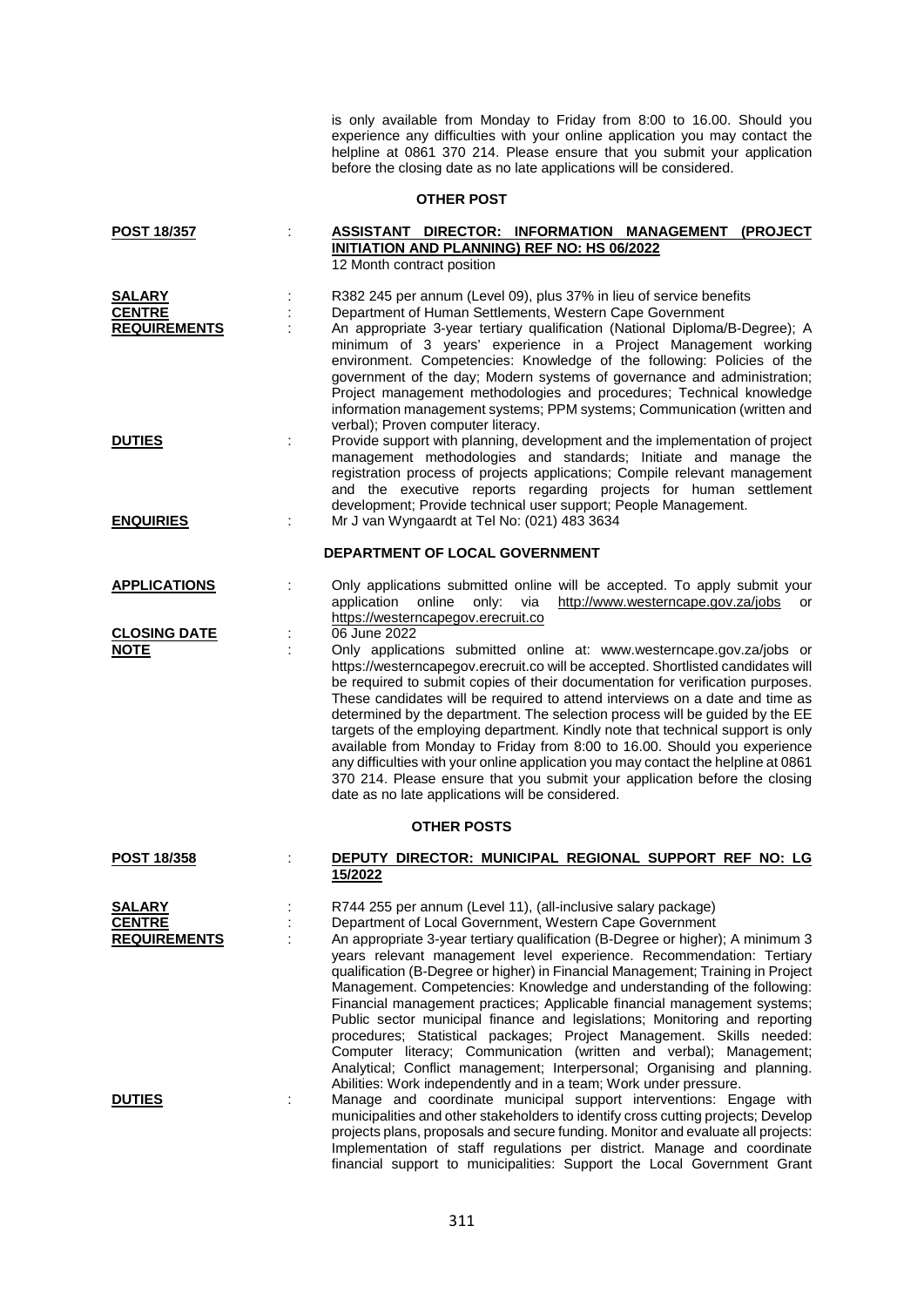| <b>ENQUIRIES</b>                                      | Committee to ensure compliance with DORA; Maintain internal and external<br>communication relations; Develop and manage project managers.<br>Dr S. Greyling at Tel No: (083)492 9729                                                                                                                                                                                                                                                                                                                                                                                                                                                                                                                                                                                                                                                                                                                                                                                                                                                                                                                              |
|-------------------------------------------------------|-------------------------------------------------------------------------------------------------------------------------------------------------------------------------------------------------------------------------------------------------------------------------------------------------------------------------------------------------------------------------------------------------------------------------------------------------------------------------------------------------------------------------------------------------------------------------------------------------------------------------------------------------------------------------------------------------------------------------------------------------------------------------------------------------------------------------------------------------------------------------------------------------------------------------------------------------------------------------------------------------------------------------------------------------------------------------------------------------------------------|
| <b>POST 18/359</b>                                    | PERSONAL ASSISTANT: MUNICIPAL PERFORMANCE MONITORING<br>AND SUPPORT REF NO: LG 16/2022                                                                                                                                                                                                                                                                                                                                                                                                                                                                                                                                                                                                                                                                                                                                                                                                                                                                                                                                                                                                                            |
| SALARY<br><b>CENTRE</b><br><b>REQUIREMENTS</b>        | R261 372 per annum (Level 07)<br>Department of Local Government, Western Cape Government<br>Grade 12 (Senior Certificate or equivalent qualification) plus an accredited<br>secretarial diploma and/or administrative qualification on the level of NQF level<br>5 (a certificate of completion should be provided); A minimum of 3 years'<br>experience in rendering secretarial/ administrative support services to<br>management/ senior management; A valid code B (or higher) driving license.<br>Note: People with disabilities that restrict driving abilities but have reasonable<br>access to transport may also apply. Recommendation: Willingness to work<br>irregular hours. Competencies: Knowledge of the following: Relevant policies<br>and procedures; Good interpersonal and decision making skills; Proven<br>computer literacy; Customer service orientation; Organising and planning<br>skills; Communication (written and verbal) skills; Attention to detail; Ability to<br>work effectively in a dynamic office and liaise with diverse people.                                           |
| <b>DUTIES</b>                                         | Provide a secretarial/receptionist support service to the manager; Render an<br>administrative support service; Provide support to the senior manager<br>regarding meetings; Support the senior manager with the administration of the<br>budget; Analyse the relevant public service and departmental prescripts/<br>policies and other documents and ensure that the application thereof is<br>understood properly.                                                                                                                                                                                                                                                                                                                                                                                                                                                                                                                                                                                                                                                                                             |
| <b>ENQUIRIES</b>                                      | Ms T Gallow at Tel No: (021) 483 4874                                                                                                                                                                                                                                                                                                                                                                                                                                                                                                                                                                                                                                                                                                                                                                                                                                                                                                                                                                                                                                                                             |
|                                                       | <b>DEPARTMENT OF THE PREMIER</b>                                                                                                                                                                                                                                                                                                                                                                                                                                                                                                                                                                                                                                                                                                                                                                                                                                                                                                                                                                                                                                                                                  |
| <b>APPLICATIONS</b>                                   | Only applications submitted online will be accepted. To apply submit your<br>application online<br>only: via<br>http://www.westerncape.gov.za/jobs or<br>https://westerncapegov.erecruit.co                                                                                                                                                                                                                                                                                                                                                                                                                                                                                                                                                                                                                                                                                                                                                                                                                                                                                                                       |
| <b>CLOSING DATE</b><br>÷<br><b>NOTE</b>               | 06 June 2022<br>Only applications submitted online at: www.westerncape.gov.za/jobs or<br>https://westerncapegov.erecruit.co will be accepted. Shortlisted candidates will<br>be required to submit copies of their documentation for verification purposes.<br>These candidates will be required to attend interviews on a date and time as<br>determined by the department. The selection process will be guided by the EE<br>targets of the employing department. Kindly note that technical support is only<br>available from Monday to Friday from 8:00 to 16.00. Should you experience<br>any difficulties with your online application you may contact the helpline at 0861<br>370 214. Please ensure that you submit your application before the closing<br>date as no late applications will be considered.                                                                                                                                                                                                                                                                                               |
|                                                       | <b>OTHER POSTS</b>                                                                                                                                                                                                                                                                                                                                                                                                                                                                                                                                                                                                                                                                                                                                                                                                                                                                                                                                                                                                                                                                                                |
| <b>POST 18/360</b>                                    | <b>CHILDRENS COMMISSIONER OFFICER: INVESTIGATIONS AND ADVICE</b><br><b>REF NO: DOTP 22/2022</b>                                                                                                                                                                                                                                                                                                                                                                                                                                                                                                                                                                                                                                                                                                                                                                                                                                                                                                                                                                                                                   |
| <b>SALARY</b><br><b>CENTRE</b><br><b>REQUIREMENTS</b> | R321 543 per annum (Level 08)<br>Department of the Premier, Western Cape Government<br>An appropriate 3-year tertiary qualification (National Diploma/B-Degree or<br>higher qualification) in Social Sciences or related field; A minimum of 1 year<br>relevant experience in a similar environment; A valid driving licence.<br>Recommendation: Tech Savvy; Experience with reference to children rights;<br>Youth and Community Development experience; Child protection experience;<br>Community practices; Experience in writing reports. Competencies:<br>Application and understanding of the following legislation: Provincial executive<br>support systems and services; Public communication, public education, public<br>engagement and discourse management processes; Good corporate<br>governance norms and standards; Policies of the government of the day;<br>Needs, interests and rights of children, and stakeholders within the sector;<br>Critical issues and challenges which children face. Behavioural competencies:<br>Delivering Results and Meeting Customer Expectations; Working with |

stakeholders including children and the public; Persuading and Influencing;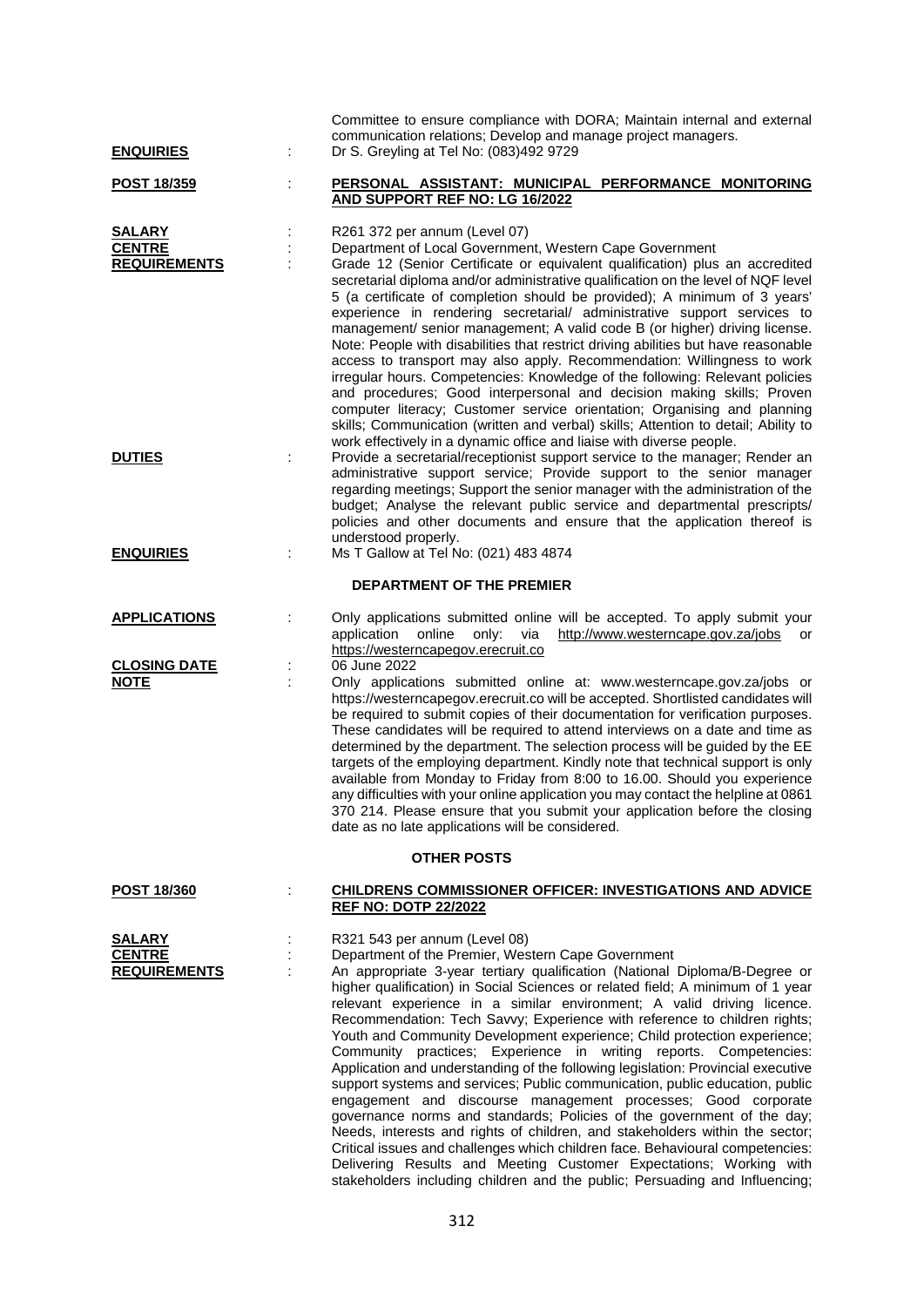| <b>DUTIES</b><br><b>ENQUIRIES</b>                         | t      | Analysis of data; Skills: Human resource planning; Problem solving skills;<br>Sound Budgeting skills; Facilitation Skills; Presentation Skills; Report writing<br>skills.<br>Support the development and implementation of policies and strategic<br>frameworks; Report on the activities of the Children's Commissioner; Support<br>the Western Cape Children's Commissioner functions, as well as Children's<br>rights with identified audiences; Provide information and advice on children's<br>rights to persons, institutions or organs of state in the Western Cape whose<br>policies and practices relate to children; Support investigations related to the<br>mandate of the Commissioner.<br>Ms D Reid - Donelle.Reid@westerncape.gov.za                                                                                                                                                                                                                                                                                                                                                                                                                                                        |
|-----------------------------------------------------------|--------|------------------------------------------------------------------------------------------------------------------------------------------------------------------------------------------------------------------------------------------------------------------------------------------------------------------------------------------------------------------------------------------------------------------------------------------------------------------------------------------------------------------------------------------------------------------------------------------------------------------------------------------------------------------------------------------------------------------------------------------------------------------------------------------------------------------------------------------------------------------------------------------------------------------------------------------------------------------------------------------------------------------------------------------------------------------------------------------------------------------------------------------------------------------------------------------------------------|
|                                                           |        | <b>PROVINCIAL TREASURY</b>                                                                                                                                                                                                                                                                                                                                                                                                                                                                                                                                                                                                                                                                                                                                                                                                                                                                                                                                                                                                                                                                                                                                                                                 |
| <b>APPLICATIONS</b><br><b>CLOSING DATE</b><br><b>NOTE</b> | ÷      | Only applications submitted online will be accepted. To apply submit your<br>http://www.westerncape.gov.za/jobs<br>application<br>online<br>only:<br>via<br>or<br>https://westerncapegov.erecruit.co<br>06 June 2022<br>Only applications submitted online at: www.westerncape.gov.za/jobs or<br>https://westerncapegov.erecruit.co will be accepted. Shortlisted candidates will<br>be required to submit copies of their documentation for verification purposes.<br>These candidates will be required to attend interviews on a date and time as<br>determined by the department. The selection process will be guided by the EE<br>targets of the employing department. Kindly note that technical support is only<br>available from Monday to Friday from 8:00 to 16.00. Should you experience<br>any difficulties with your online application you may contact the helpline at 0861<br>370 214. Please ensure that you submit your application before the closing<br>date as no late applications will be considered.                                                                                                                                                                                |
|                                                           |        | <b>OTHER POST</b>                                                                                                                                                                                                                                                                                                                                                                                                                                                                                                                                                                                                                                                                                                                                                                                                                                                                                                                                                                                                                                                                                                                                                                                          |
| <b>POST 18/361</b>                                        |        | LOCAL GOVERNMENT REVENUE ANALYST: LOCAL GOVERNMENT<br>REVENUE AND EXPENDITURE - GROUP 1 REF NO: PT 02/2022                                                                                                                                                                                                                                                                                                                                                                                                                                                                                                                                                                                                                                                                                                                                                                                                                                                                                                                                                                                                                                                                                                 |
| <b>SALARY</b><br><b>CENTRE</b><br><b>REQUIREMENTS</b>     | ÷<br>t | R382 245 per annum (Level 09)<br>Provincial Treasury, Western Cape Government<br>An appropriate 3-year tertiary qualification (National Diploma/B-Degree or<br>higher) in Accounting/ Internal Auditing/ Finance or Economics; A minimum of<br>years supervisory level experience in a finance department.<br>3<br>Recommendation: A financial background specifically in Local Government;<br>Experience in budget analysis and co-ordination; Finance experience in a<br>Public Sector department. A valid code B (or higher) driving license. Note:<br>People with disabilities that restrict driving abilities but have reasonable access<br>to transport may also apply. Competencies: Proven working knowledge of the<br>following: Budget process and procedures; Financial norms and standards as<br>well as Acts such as MFMA, PFMA, DoRA, Regulations and Circulars (local<br>and provincial); Attention to detail and good interpretation of numbers; The<br>following skills: Good report writing, strategic planning, communication (written<br>and verbal) skills and proven computer literacy in MS Office (Word, Excel and<br>Outlook); Ability to work under pressure and meet deadlines. |
| <b>DUTIES</b>                                             |        | Assess municipal budgets in respect of revenue and expenditure<br>management; Compile monthly, quarterly and bi-annual in-year monitoring<br>assessments; Assess Municipal Financial Management Act implementation<br>against framework; Provide Technical assistance<br>and<br>research to<br>municipalities; Facilitate training and other support to municipalities; Assist with<br>the arrangement of Municipal Intergovernmental relations functions; Conduct<br>and facilitate municipal visits.                                                                                                                                                                                                                                                                                                                                                                                                                                                                                                                                                                                                                                                                                                     |
| <b>ENQUIRIES</b>                                          |        | Mr<br>Damons<br>(021)<br>483-6127/<br>B<br>Tel<br>No:<br>at<br>Brandon.Damons@westerncape.gov.za                                                                                                                                                                                                                                                                                                                                                                                                                                                                                                                                                                                                                                                                                                                                                                                                                                                                                                                                                                                                                                                                                                           |
|                                                           |        | DEPARTMENT OF TRANSPORT AND PUBLIC WORKS                                                                                                                                                                                                                                                                                                                                                                                                                                                                                                                                                                                                                                                                                                                                                                                                                                                                                                                                                                                                                                                                                                                                                                   |
| <b>APPLICATIONS</b>                                       |        | Only applications submitted online will be accepted. To apply submit your<br>application<br>online<br>only:<br>http://www.westerncape.gov.za/jobs<br>via<br>or<br>https://westerncapegov.erecruit.co                                                                                                                                                                                                                                                                                                                                                                                                                                                                                                                                                                                                                                                                                                                                                                                                                                                                                                                                                                                                       |

**CLOSING DATE** : 06 June 2022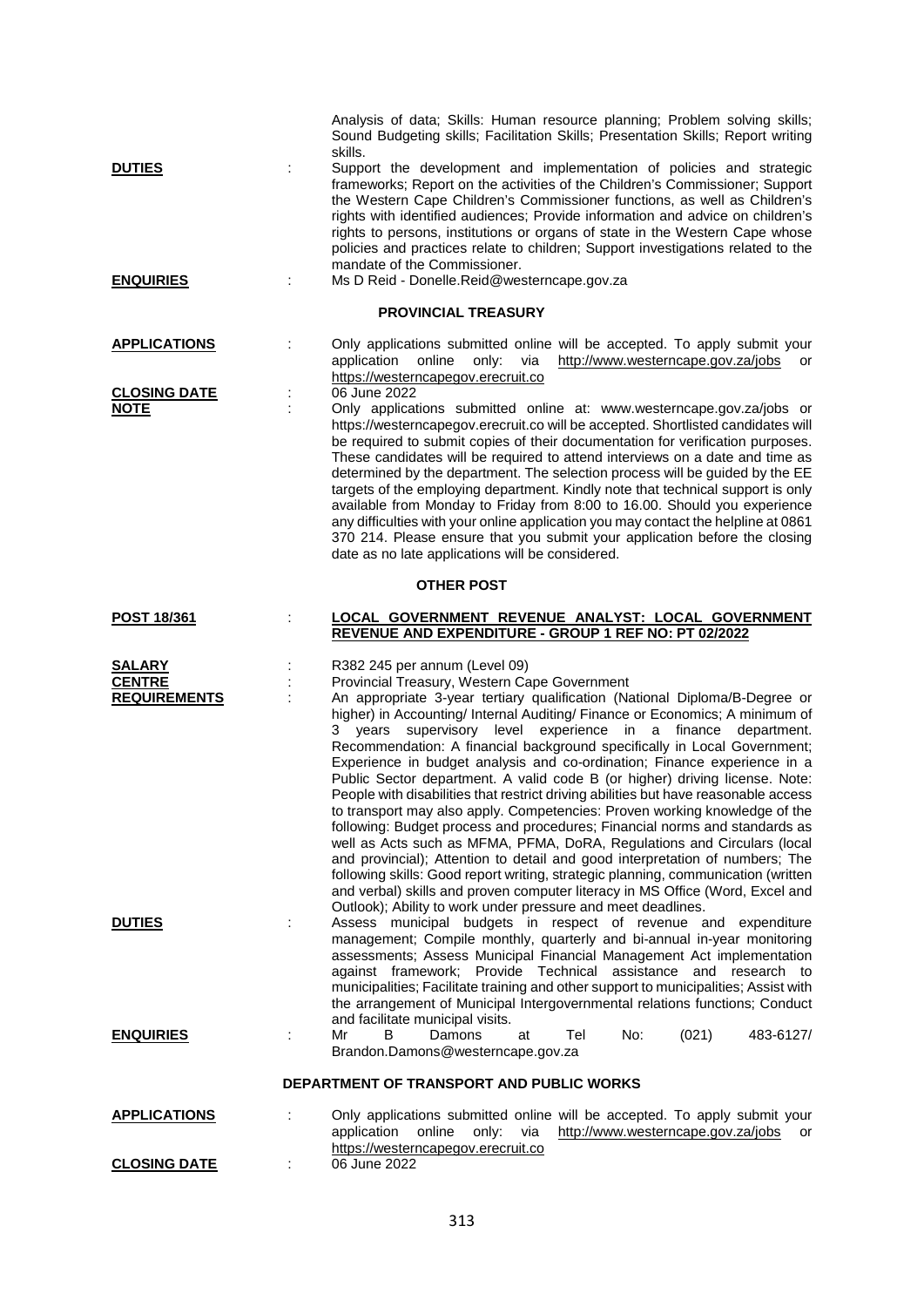| <b>NOTE</b>                          | Only applications submitted online at: www.westerncape.gov.za/jobs or<br>https://westerncapegov.erecruit.co will be accepted. Shortlisted candidates will<br>be required to submit copies of their documentation for verification purposes.<br>These candidates will be required to attend interviews on a date and time as<br>determined by the department. The selection process will be guided by the EE<br>targets of the employing department. Kindly note that technical support is only<br>available from Monday to Friday from 8:00 to 16.00. Should you experience<br>any difficulties with your online application you may contact the helpline at 0861<br>370 214. Please ensure that you submit your application before the closing<br>date as no late applications will be considered.<br><b>OTHER POSTS</b>                                                                                                                                                                                                                                                                                                                                                                                                                                                                                                                                                                                                                                                                                                                                                                                                                                                                                                                                                                                                                                                                                                                                                                                                                                                                                                                                                                                                                                                                                 |
|--------------------------------------|-----------------------------------------------------------------------------------------------------------------------------------------------------------------------------------------------------------------------------------------------------------------------------------------------------------------------------------------------------------------------------------------------------------------------------------------------------------------------------------------------------------------------------------------------------------------------------------------------------------------------------------------------------------------------------------------------------------------------------------------------------------------------------------------------------------------------------------------------------------------------------------------------------------------------------------------------------------------------------------------------------------------------------------------------------------------------------------------------------------------------------------------------------------------------------------------------------------------------------------------------------------------------------------------------------------------------------------------------------------------------------------------------------------------------------------------------------------------------------------------------------------------------------------------------------------------------------------------------------------------------------------------------------------------------------------------------------------------------------------------------------------------------------------------------------------------------------------------------------------------------------------------------------------------------------------------------------------------------------------------------------------------------------------------------------------------------------------------------------------------------------------------------------------------------------------------------------------------------------------------------------------------------------------------------------------|
| <b>POST 18/362</b>                   | CHIEF ENGINEER: CONSTRUCTION AND MAINTENANCE CONTRACTS                                                                                                                                                                                                                                                                                                                                                                                                                                                                                                                                                                                                                                                                                                                                                                                                                                                                                                                                                                                                                                                                                                                                                                                                                                                                                                                                                                                                                                                                                                                                                                                                                                                                                                                                                                                                                                                                                                                                                                                                                                                                                                                                                                                                                                                    |
|                                      | (REGION 2) REF NO: TPW 43/2022                                                                                                                                                                                                                                                                                                                                                                                                                                                                                                                                                                                                                                                                                                                                                                                                                                                                                                                                                                                                                                                                                                                                                                                                                                                                                                                                                                                                                                                                                                                                                                                                                                                                                                                                                                                                                                                                                                                                                                                                                                                                                                                                                                                                                                                                            |
| <u>SALARY</u>                        | Grade A: R1 058 469 per annum, (all-inclusive salary package), (OSD as<br>prescribed).                                                                                                                                                                                                                                                                                                                                                                                                                                                                                                                                                                                                                                                                                                                                                                                                                                                                                                                                                                                                                                                                                                                                                                                                                                                                                                                                                                                                                                                                                                                                                                                                                                                                                                                                                                                                                                                                                                                                                                                                                                                                                                                                                                                                                    |
| <b>CENTRE</b><br><b>REQUIREMENTS</b> | Department of Transport and Public Works, Western Cape Government<br>Engineering Degree (B Eng/ BSC (Eng) or relevant qualification in Civil<br>Engineering; A minimum of 6 years post qualification engineering experience;<br>Compulsory registration with ECSA as a Professional Engineer; A valid driving<br>license (Code B or higher). Competencies: Knowledge of the following:<br>Programme and Project Management in Road Infrastructure maintenance and<br>construction; Conditions of contract (GCC 2015 and NEC); Standard<br>Specifications (COLTO 1988 and COTO 2020); Compilation of contract<br>documentation; Contract law and Contract adjudication; Financial<br>Management; Engineering, legal and operational compliance; Engineering<br>operational communication; Process knowledge and skills; Maintenance skills<br>and knowledge; Engineering design and analysis knowledge; Research and<br>development; Creating high performance culture; Engineering<br>and<br>professional judgement Strategic capability and leadership; Communication<br>(written and verbal) skills; People Management; Planning and organising;<br>Behavioural competencies: Problem solving and analysis; Decision making;<br>Team leadership; Creativity Customer focus and responsiveness; Conflict<br>management; Negotiation and Change Management skills; Technical report<br>writing skills; Contact documentation and administration; Procurement<br>processes; Ability to work under pressure and meet strict deadlines.                                                                                                                                                                                                                                                                                                                                                                                                                                                                                                                                                                                                                                                                                                                                                                      |
| <b>DUTIES</b>                        | Engineering design and analysis effectiveness: Provide technical input into<br>tender and contract documentation and ensure through evaluation that<br>specifications are based on sound engineering principles and according to<br>norms and standards and codes of practice; Develop cost effective<br>construction solutions according to standards; Evaluate existing technical<br>manuals, standard drawings and procedures; Input into the development of<br>tender specifications; Approval of engineering works according to prescribed<br>norms and standards. Governance: Allocate, control, monitor and report on all<br>resources; Manage resources and provide input for resource utilisation; Ensure<br>adherence to regulations and procedures for procurement and contract<br>administration; Key understanding and working knowledge of related<br>procurement and supply chain regulations; Provide assistance to contractors<br>and consultants to ensure adherence to regulations, procedures and<br>standards; Monitor, control and report on expenditure and service delivery;<br>Continued professional development to keep up with new technologies and<br>procedures; Working knowledge of legislature and regulations related to roads<br>construction industry and road state authorities. Liaise with other Chief<br>Directorates (incl. Regional Offices), other road authorities, industry bodies and<br>local authorities regarding contracts; Continuous review and modification of<br>standardisation of plans and project procedure manual; Input towards<br>improvement of standard documentation and administrative procedures.<br>Financial Management: Ensure the availability and management of funds to<br>meet the MTEF objectives within the engineering environment/services;<br>Manage the capital project portfolio for the operation to ensure effective<br>resourcing according to organizational needs and objectives; Facilitate the<br>compilation of innovation proposals to ensure validity and adherence to<br>organizational principles; Allocate, control and monitor expenditure according<br>to budget to ensure efficient cash flow management. People management:<br>Manage the development, motivation and utilization of human resources for |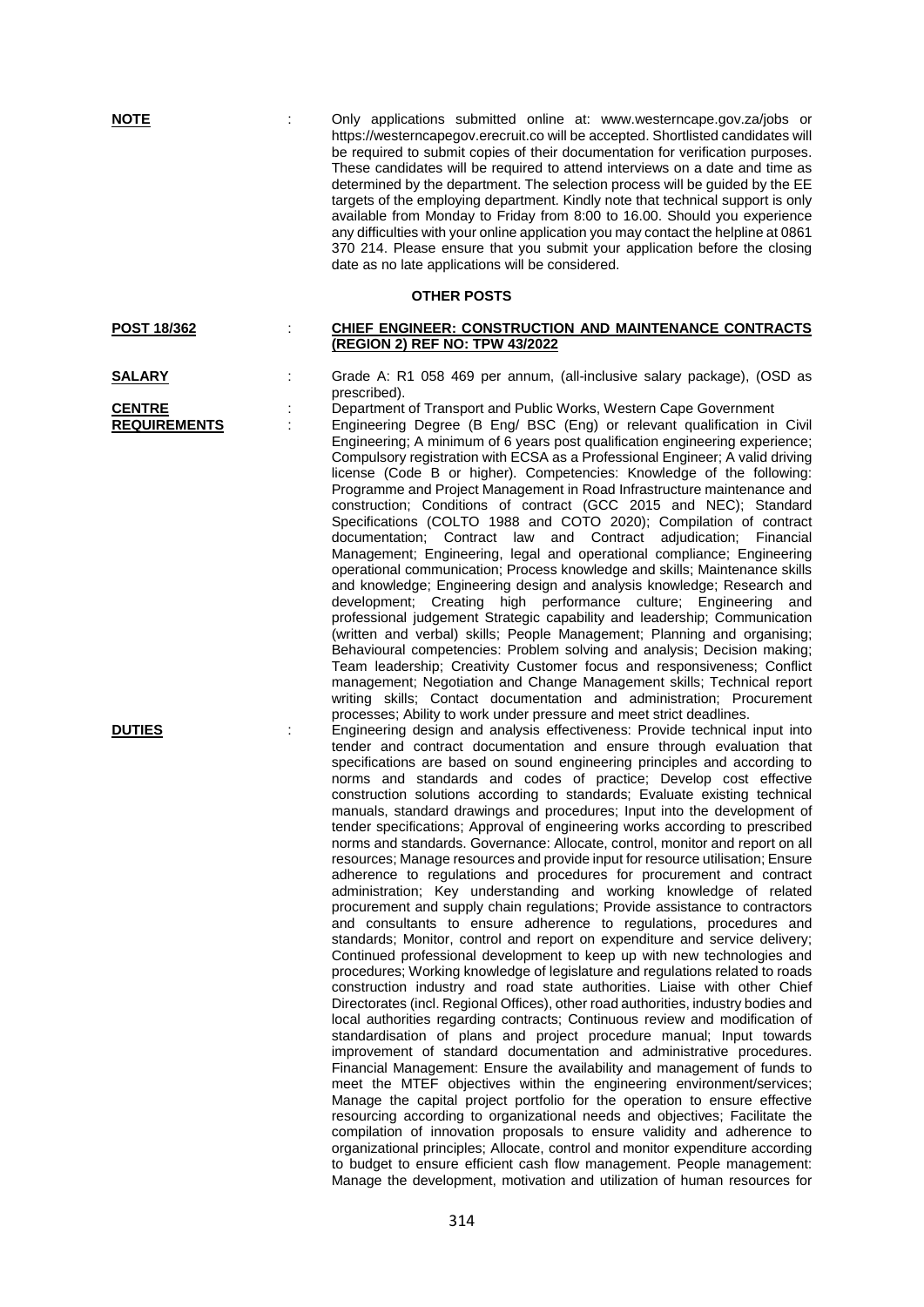| <b>ENQUIRIES</b>                     | ÷ | the discipline to ensure competent knowledge base for the continued success<br>of engineering services according to organizational needs and requirements;<br>Manage subordinates' key performance areas by setting and monitoring<br>performance standards and taking actions to correct deviations to achieve<br>departmental objectives.<br>Mr A.Nell at Tel No: (021) 483 2013                                                                                                                                                                                                                                                                                                                                                                                                                                                                                                                                                                                                                                                                                                                                                                                                                                                                                                                                                                                                                                                                                                                                                         |
|--------------------------------------|---|--------------------------------------------------------------------------------------------------------------------------------------------------------------------------------------------------------------------------------------------------------------------------------------------------------------------------------------------------------------------------------------------------------------------------------------------------------------------------------------------------------------------------------------------------------------------------------------------------------------------------------------------------------------------------------------------------------------------------------------------------------------------------------------------------------------------------------------------------------------------------------------------------------------------------------------------------------------------------------------------------------------------------------------------------------------------------------------------------------------------------------------------------------------------------------------------------------------------------------------------------------------------------------------------------------------------------------------------------------------------------------------------------------------------------------------------------------------------------------------------------------------------------------------------|
| <u>POST 18/363</u>                   |   | ENGINEERING TECHNICIAN (PRODUCTION LEVEL):<br><b>MATERIALS</b><br><b>LABORATORY REF NO: TPW 52/2022</b>                                                                                                                                                                                                                                                                                                                                                                                                                                                                                                                                                                                                                                                                                                                                                                                                                                                                                                                                                                                                                                                                                                                                                                                                                                                                                                                                                                                                                                    |
| <b>SALARY</b>                        |   | Grade A: R316 536 - R337 791 per annum<br>Grade B: R358 524 - R386 487 per annum<br>Grade C: R408 075 - R480 678 per annum<br>(Salary will be determined based on post registration experience as per OSD<br>prescribed).                                                                                                                                                                                                                                                                                                                                                                                                                                                                                                                                                                                                                                                                                                                                                                                                                                                                                                                                                                                                                                                                                                                                                                                                                                                                                                                  |
| <b>CENTRE</b><br><b>REQUIREMENTS</b> | ÷ | Department of Transport and Public Works, Western Cape Government<br>An appropriate 3-year National Diploma in Engineering or relevant<br>qualification; Compulsory registration with the Engineering Council of South<br>Africa (ECSA) as an Engineering Technician; A minimum of 3 years relevant<br>post qualification technical (engineering) experience. A valid driving license<br>(Code B or higher). Competencies: Technical support in pavement and<br>geotechnical design for roads; Acquisition of road infrastructure materials;<br>Research pertaining to new products, specifications and test methods;<br>Technical support services in respect of material quality control and<br>management for road and bridge construction; As-built and standard<br>specifications; Laboratory software management systems; Material mix<br>designs, review and approval; Management and operation of an appropriate<br>and accredited quality management system; Service on national technical<br>committees for material specifications, standard test methods and laboratory<br>proficiency schemes; Research of new products, standard test methods and<br>specification requirements; Knowledge of legal compliance; Decision making;<br>Team work; Creativity; Customer focus and responsiveness; Written and<br>verbal communication skills; Computer skills and literacy; People<br>Management; Planning and Organising; Change Management; Good<br>analytical, problem solving, interpersonal and organisational skills; Good |
| <b>DUTIES</b>                        |   | verbal and written communication skills.<br>Render technical services: Assist engineers, technologists and associates in<br>field, workshop and technical office activities; Promote safety in line with<br>statutory and regulatory requirements; Evaluate existing technical manuals,<br>standard drawings and procedures to incorporate new technology and produce<br>technical designs with specifications and submit for evaluation and approval by<br>the relevant authority; Perform administrative and related functions; Provide<br>input into the budgeting process as required; Compile and submit reports as<br>required; Provide and consolidate inputs to the technical/engineering<br>operational plan; Develop, implement and maintain databases; Supervise and<br>control technical and related personnel and assets; Research and<br>development: Continuous professional development to keep up with new<br>technologies and procedures; Research/literature studies on technical<br>engineering technology to improve expertise; Liaise with relevant stakeholders<br>on engineering related matters.                                                                                                                                                                                                                                                                                                                                                                                                                  |
| <b>ENQUIRIES</b>                     |   | Mr S De Vries at Tel No: (079) 674 7523                                                                                                                                                                                                                                                                                                                                                                                                                                                                                                                                                                                                                                                                                                                                                                                                                                                                                                                                                                                                                                                                                                                                                                                                                                                                                                                                                                                                                                                                                                    |
| <b>POST 18/364</b>                   |   | <b>ENGINEERING</b><br><b>TECHNICIAN</b><br>(PRODUCTION<br>LEVEL):<br><b>INTERGOVERNMENTAL</b><br><b>COORDINATION</b><br>(PAARL)<br><b>REF</b><br>NO: TPW<br>138/2021 R1                                                                                                                                                                                                                                                                                                                                                                                                                                                                                                                                                                                                                                                                                                                                                                                                                                                                                                                                                                                                                                                                                                                                                                                                                                                                                                                                                                    |
| <b>SALARY</b>                        |   | Grade A: R316 536 - R337 791 per annum<br>Grade B: R358 524 - R386 487 per annum<br>Grade C: R408 075 - R480 678 per annum<br>(Salary will be determined based on post registration experience as per OSD<br>prescribed)                                                                                                                                                                                                                                                                                                                                                                                                                                                                                                                                                                                                                                                                                                                                                                                                                                                                                                                                                                                                                                                                                                                                                                                                                                                                                                                   |
| <b>CENTRE</b><br><b>REQUIREMENTS</b> |   | Department of Transport and Public Works, Western Cape Government<br>An appropriate 3-year National Diploma in Civil Engineering or relevant<br>qualification; Compulsory registration with the Engineering Council of South<br>Africa (ECSA) as an Engineering Technician; A minimum of 3 years relevant<br>post qualification technical (engineering) experience. A valid code B driving<br>licence. Competencies: Project Management; Technical design and analysis                                                                                                                                                                                                                                                                                                                                                                                                                                                                                                                                                                                                                                                                                                                                                                                                                                                                                                                                                                                                                                                                     |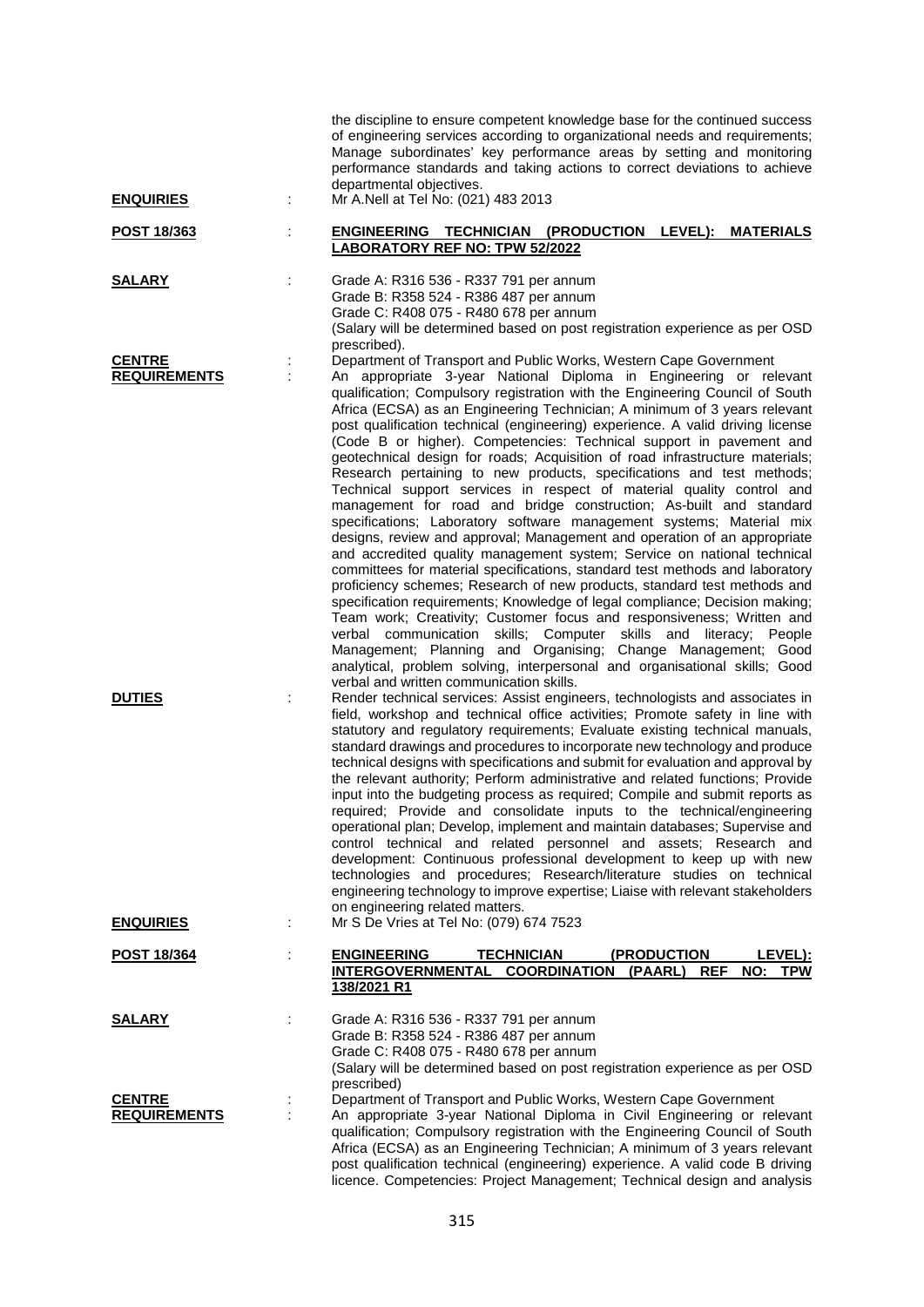| <b>DUTIES</b>                                         |   | knowledge; Research and development; Computer-aided engineering<br>applications; Knowledge of legal compliance; Technical report writing;<br>Technical consulting; Problem solving and analysis; Decision making; Team<br>work; Creativity; Customer focus and responsiveness; Written and verbal<br>communication skills; Computer skills; People Management; Planning and<br>Organising; Change Management; Good analytical, problem solving,<br>interpersonal and organisational skills; Good verbal and written communication<br>skills; Computer literacy; People management; Planning and organising skills;<br>Change management.<br>Render technical services: Assist engineers, technologists and associates in<br>field, workshop and technical office activities; Promote safety in line with<br>statutory and regulatory requirements; Evaluate existing technical manuals,<br>standard drawings and procedures to incorporate new technology and produce<br>technical designs with specifications and submit for evaluation and approval by<br>the relevant authority; Perform administrative and related functions; Provide<br>input into the budgeting process as required; Compile and submit reports as<br>required; Provide and consolidate inputs to the technical/engineering<br>operational plan; Develop, implement and maintain databases; Supervise and<br>control technical and related personnel and assets; Research and<br>development: Continuous professional development to keep up with new<br>technologies and procedures; Research/literature studies on technical<br>engineering technology to improve expertise; Liaise with relevant stakeholders |
|-------------------------------------------------------|---|----------------------------------------------------------------------------------------------------------------------------------------------------------------------------------------------------------------------------------------------------------------------------------------------------------------------------------------------------------------------------------------------------------------------------------------------------------------------------------------------------------------------------------------------------------------------------------------------------------------------------------------------------------------------------------------------------------------------------------------------------------------------------------------------------------------------------------------------------------------------------------------------------------------------------------------------------------------------------------------------------------------------------------------------------------------------------------------------------------------------------------------------------------------------------------------------------------------------------------------------------------------------------------------------------------------------------------------------------------------------------------------------------------------------------------------------------------------------------------------------------------------------------------------------------------------------------------------------------------------------------------------------------------------------------------------|
| <b>ENQUIRIES</b>                                      | t | on engineering related matters.<br>Mr S Carstens Tel No: (021) 483 2203                                                                                                                                                                                                                                                                                                                                                                                                                                                                                                                                                                                                                                                                                                                                                                                                                                                                                                                                                                                                                                                                                                                                                                                                                                                                                                                                                                                                                                                                                                                                                                                                                |
| POST 18/365                                           |   | SUPPLY CHAIN MANAGEMENT PRACTITIONER: TENDERS AND<br><b>CONTRACTS REF NO: TPW 55/2022</b>                                                                                                                                                                                                                                                                                                                                                                                                                                                                                                                                                                                                                                                                                                                                                                                                                                                                                                                                                                                                                                                                                                                                                                                                                                                                                                                                                                                                                                                                                                                                                                                              |
| <b>SALARY</b><br><b>CENTRE</b><br><b>REQUIREMENTS</b> |   | R261 372 per annum (Level 07)<br>Department of Transport and Public Works, Western Cape Government<br>An appropriate 3-year B-Degree/National Diploma (or higher qualification); A<br>minimum of 2 years' experience in a Supply Chain Management environment.<br>Competencies: Knowledge of the following: Relevant legislative and regulatory<br>requirements pertaining to Supply Chain Management; Communication and<br>Information management; Skills needed: Citizen focus and responsiveness;                                                                                                                                                                                                                                                                                                                                                                                                                                                                                                                                                                                                                                                                                                                                                                                                                                                                                                                                                                                                                                                                                                                                                                                   |
| <b>DUTIES</b><br><b>ENQUIRIES</b>                     |   | Planning and organising; Team player; Communication (written and verbal).<br>Collate data for contract performance and relations; Monitor and report on<br>suppliers; Facilitate, renew, extend and cancel contracts; Implement and<br>process contract amendments; Perform identification and classification of<br>contract risk; Administer supplier relations; Ensure compliance with all relevant<br>legislative, statutory, regulatory and supervisory requirements towards the<br>achievement of assigned projects and goals.<br>Ms P van der Merwe at Tel No: (021) 483 6915                                                                                                                                                                                                                                                                                                                                                                                                                                                                                                                                                                                                                                                                                                                                                                                                                                                                                                                                                                                                                                                                                                    |
| <u>POST 18/366</u>                                    |   | <b>STORES CLERK: SCM AND FLEET ADMINISTRATION (BELLVILLE) REF</b><br>NO: TPW 53/2022                                                                                                                                                                                                                                                                                                                                                                                                                                                                                                                                                                                                                                                                                                                                                                                                                                                                                                                                                                                                                                                                                                                                                                                                                                                                                                                                                                                                                                                                                                                                                                                                   |
| <b>SALARY</b><br><b>CENTRE</b><br><b>REQUIREMENTS</b> |   | R176 310 per annum (Level 05)<br>Department of Transport and Public Works, Western Cape Government<br>Senior Certificate (Grade 12 or equivalent qualification). Recommendation:<br>Administrative, supply chain and stores experience. Competencies:<br>Knowledge and understanding of the following: Logistical Information System<br>(LOGIS), Electronic Purchasing System (EPS) or related systems; Functional<br>knowledge and experience of National and Provincial government rules,<br>regulations and legislation pertaining to supply chain management; Supply<br>Chain Management, specifically applicable Stores functions; General office<br>administration; Computer literacy (MS Office); Financial Systems i.e. Bas,<br>Logis or related systems. Skills in the following: Managing interpersonal conflict<br>and resolving problems; Project Management; Team and people oriented;                                                                                                                                                                                                                                                                                                                                                                                                                                                                                                                                                                                                                                                                                                                                                                                    |
| <b>DUTIES</b>                                         |   | Accounting/ mathematical proficiency; Problem-solving ability.<br>Application of effective recordkeeping & control over stock-in-store;<br>Responsible for obtaining quotations from suppliers and subsequent<br>placement of orders; Regularly follow-up on outstanding orders and inform<br>relevant Chief Users; Receipt and quality check of all incoming stock and<br>issuing of all stock-in-store; Barcode inventory items and perform stock taking/<br>inspections on a monthly basis; Assist with any other function in the supply                                                                                                                                                                                                                                                                                                                                                                                                                                                                                                                                                                                                                                                                                                                                                                                                                                                                                                                                                                                                                                                                                                                                            |

chain channel as may be required or instructed by supervisor.